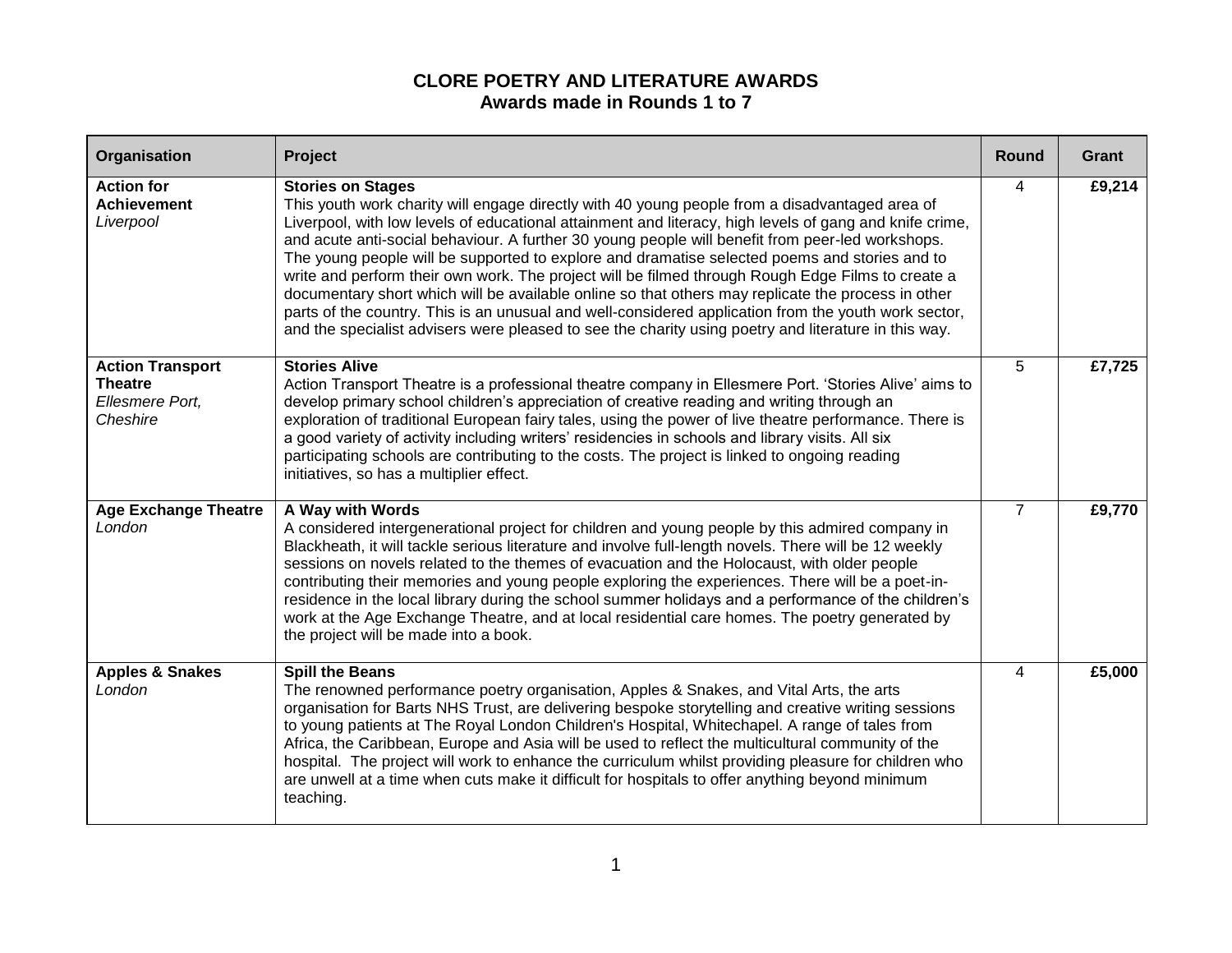| <b>Artichoke Trust</b>                                 | <b>InTents</b>                                                                                                                                                                                                                                                                                                                                                                                                                                                                                                                                                                                                                                                                                                                                                                                                                                                                                                                                                                                                        | $\overline{2}$ | £8,000  |
|--------------------------------------------------------|-----------------------------------------------------------------------------------------------------------------------------------------------------------------------------------------------------------------------------------------------------------------------------------------------------------------------------------------------------------------------------------------------------------------------------------------------------------------------------------------------------------------------------------------------------------------------------------------------------------------------------------------------------------------------------------------------------------------------------------------------------------------------------------------------------------------------------------------------------------------------------------------------------------------------------------------------------------------------------------------------------------------------|----------------|---------|
| National/London                                        | InTents is the education element of 'Peace Camp', a four-day live installation inspired by our<br>coastline, our language and our cultural heritage created by Deborah Warner with actor Fiona Shaw<br>as part of the London 2012 festival. In Tents will celebrate the linguistic and literary heritage of the<br>UK and Ireland. It will involve poets and visual artists working with young people in secondary<br>schools in London and around the coast between April and July 2012 to enable them to write their<br>own original poetry about love, and create artworks from the poems to be stitched onto the inside<br>walls of tents. The finished tents will go on public exhibition and host live poetry events in the areas<br>local to the secondary schools, before travelling to London's Southbank Centre during October<br>2012, where all 12 tents will be displayed together as part of National Poetry Day Live Celebrations,<br>in partnership with the Southbank Centre and the Poetry Society. |                |         |
| <b>Arts Alive Wales</b><br>Wales                       | <b>Caban Sgriblio (The Scribbling Cabin)</b><br>Arts Alive Wales is an educational arts charity based in Powys aiming to enhance the quality of life<br>for rural communities. 50 young people, identified through Powys education and health partners, will<br>attend writing workshops exploring the work of contemporary Welsh poets: they will perform their<br>works on film to create their own digital voice. An aim of the project is to improve their resilience,<br>confidence and aspirations. The need for the project is well demonstrated and it is seen as a pilot<br>for further work.                                                                                                                                                                                                                                                                                                                                                                                                                | 6              | £9,970  |
| <b>Arts Connection</b><br>Wales                        | <b>Alternative Stories</b><br>A project for 40 disengaged teenagers in two mainstream schools in Wrexham and Powys. The<br>work of R S Thomas and Grahame Davies will be explored in lively ways using a range of media,<br>creating podcasts, and film-making. Teachers see this as an exciting opportunity to develop new<br>approaches to learning and inclusivity. Writers to lead the project will be chosen through an open<br>tender process. The project is helpfully focused on the locality and the use of digital media is well-<br>considered.                                                                                                                                                                                                                                                                                                                                                                                                                                                            | $\overline{7}$ | £8,500  |
| <b>ArtsEkta</b><br>Northern Ireland                    | <b>Writing 'Home'</b><br>ArtsEkta is a social enterprise in Belfast which focuses on cross-cultural activities and communities.<br>The project will use reading and creative writing to explore and challenge the idea of 'home' and<br>belonging with a range of young people from different backgrounds and communities. They will<br>explore a range of literature and write their own work to be showcased at a one-day literary festival<br>in the Ulster Hall. They will then participate in an international story exchange through a digital<br>forum.                                                                                                                                                                                                                                                                                                                                                                                                                                                        | 6              | £10,000 |
| <b>Astor Community</b><br><b>Theatre</b><br>South East | Tell me a story - A Children's Book Festival<br>Astor Community Theatre in Deal, Kent, is becoming central to the local community across a wide<br>range of art forms. In partnership with Sandown Primary School it plans to work towards a<br>Children's Book Festival. Teachers will introduce classic children's literature to all ages in the school<br>and two writers will then work with each year group on their own writing, culminating in an exhibition<br>and performance at the book festival, to be held at the Theatre in July. The focus on an improving<br>school in a disadvantaged area – linked to a local cultural venue is noteworthy – particularly as it                                                                                                                                                                                                                                                                                                                                     | 6              | £5,650  |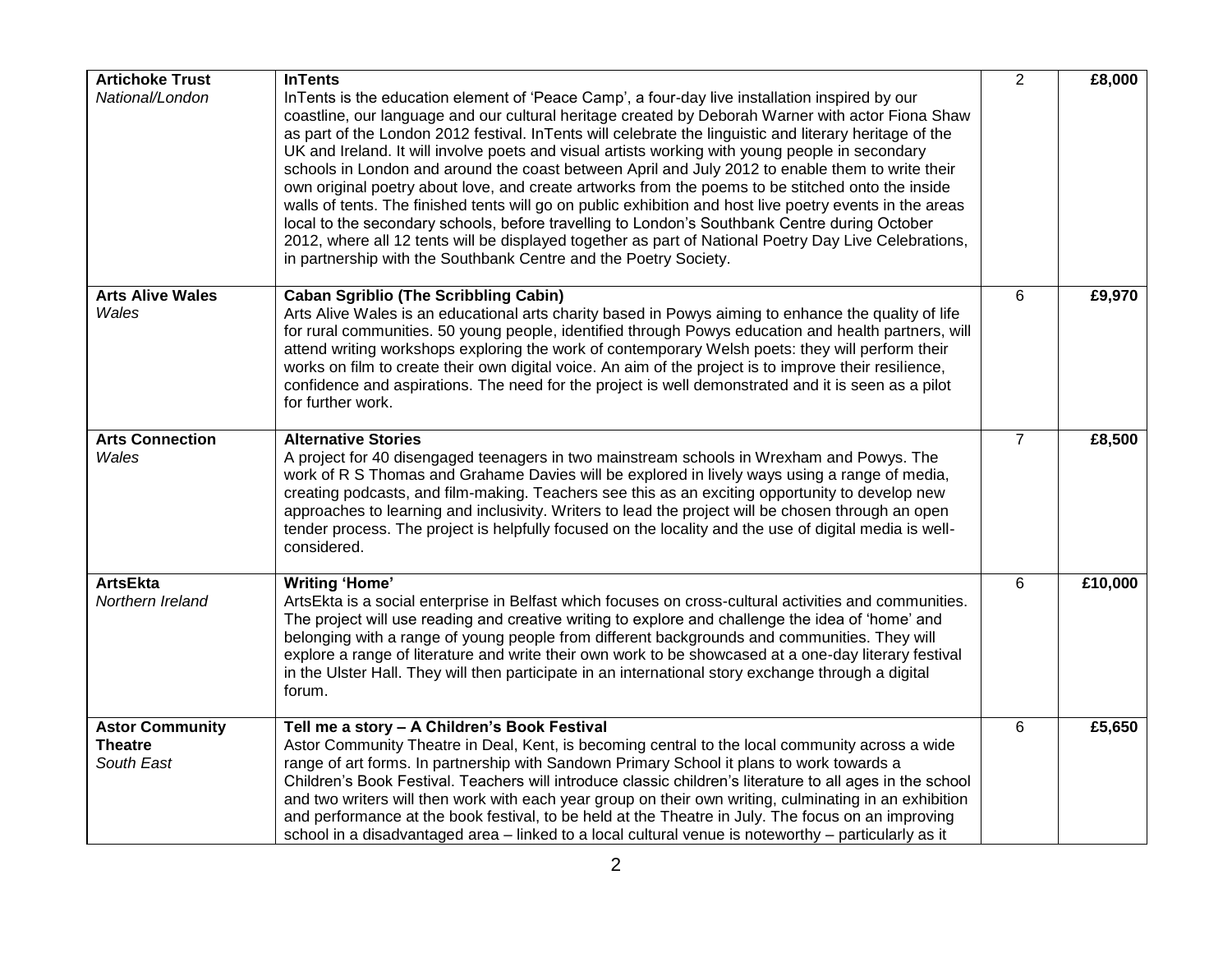|                                     | involves all children in the School.                                                                                                                                                                                                                                                                                                                                                                                                                                                                                                                                                                                                                                                                                                                                                                                                                                                                                                                                                                                                                            |   |         |
|-------------------------------------|-----------------------------------------------------------------------------------------------------------------------------------------------------------------------------------------------------------------------------------------------------------------------------------------------------------------------------------------------------------------------------------------------------------------------------------------------------------------------------------------------------------------------------------------------------------------------------------------------------------------------------------------------------------------------------------------------------------------------------------------------------------------------------------------------------------------------------------------------------------------------------------------------------------------------------------------------------------------------------------------------------------------------------------------------------------------|---|---------|
| Arvon<br>National                   | <b>Space to Write</b><br>Arvon will offer an opportunity for 16 disadvantaged young people from Oxford, Nottingham and<br>London, who have participated in a First Story Creative Writing Group, to develop their work through<br>a residential week at the Hurst Arvon Centre in Shropshire. The project has been developed in<br>response to a request from First Story participants. After the week at the Hurst, the young people<br>will continue their involvement, sharing and discussing their work through Arvon's online platform.<br>The specialist advisers recognised the power of the proposed experience for the young people<br>brought together by First Story.                                                                                                                                                                                                                                                                                                                                                                                | 4 | £10,000 |
| <b>Barnet Libraries</b><br>London   | <b>Little Listeners: Big Readers</b><br>This project focuses on children aged 3-4 and targets 36 families where there is no regular reading<br>habit. As well as library-led workshops in schools, volunteers will support targeted families to involve<br>them in regular reading and library visits. There is a well-thought-out approach to evaluation and<br>this is intended as a pilot which could be extended to other schools in Barnet.                                                                                                                                                                                                                                                                                                                                                                                                                                                                                                                                                                                                                | 5 | £9,761  |
| <b>Bath Festivals</b><br>South West | <b>Home Grown</b><br>Bath Festivals has a strong emphasis on education, delivered through year round projects as well<br>as through the three Festivals; the Independent Bath Literature Festival, Bath International Music<br>Festival and the Telegraph Bath Children's Literature Festival. This project focuses on engaging 30<br>young people at risk of offending and exclusion from school, in partnership with local youth<br>development charity Mentoring Plus. Its purpose is to use spoken word poetry to explore literature<br>and language in an accessible way and to develop the skills and confidence of the young people<br>involved. It also aims to increase English teachers' understanding of alternative ways to engage<br>vulnerable young people with literature and creative writing. The work will run over six months and<br>lead to performances as part of the Festivals 2015. The inclusion of these young people in the<br>Festivals – and the expectation of a further two-year roll-out of the project – make it significant. | 6 | £8,754  |
| <b>Bayguide CIC</b><br>Kent         | <b>Picture This!</b><br>This organisation plans a weekly poetry and creative writing group for 16-18 year olds at Beach<br>Creative in Herne Bay. The project is part of new initiatives in this area and offers an important<br>opportunity to engage disadvantaged young people. It will begin with the new Duchamp Festival<br>and continue throughout the year, culminating in an anthology and celebrations in summer 2014.<br>Herne Bay - like many south coast seaside towns - experiences social and economic deprivation,<br>and this is an entrepreneurial approach for a vulnerable age group.                                                                                                                                                                                                                                                                                                                                                                                                                                                       | 5 | £9,390  |
| <b>Beam</b><br>Yorkshire            | <b>The Castle of Dreams</b><br>Beam is an arts company based in Wakefield who created and programme Wakefield Lit Fest. The<br>Castle of Dreams project takes a local ruined castle as the site for exploring classic literature on the<br>theme of castles by 180 young people aged 4-19, drawn from three local primaries, one secondary<br>school and a further education college. It will culminate in an event where intergenerational<br>community performers will present the young people's work at the Castle during the Lit Fest in                                                                                                                                                                                                                                                                                                                                                                                                                                                                                                                   | 6 | £8,200  |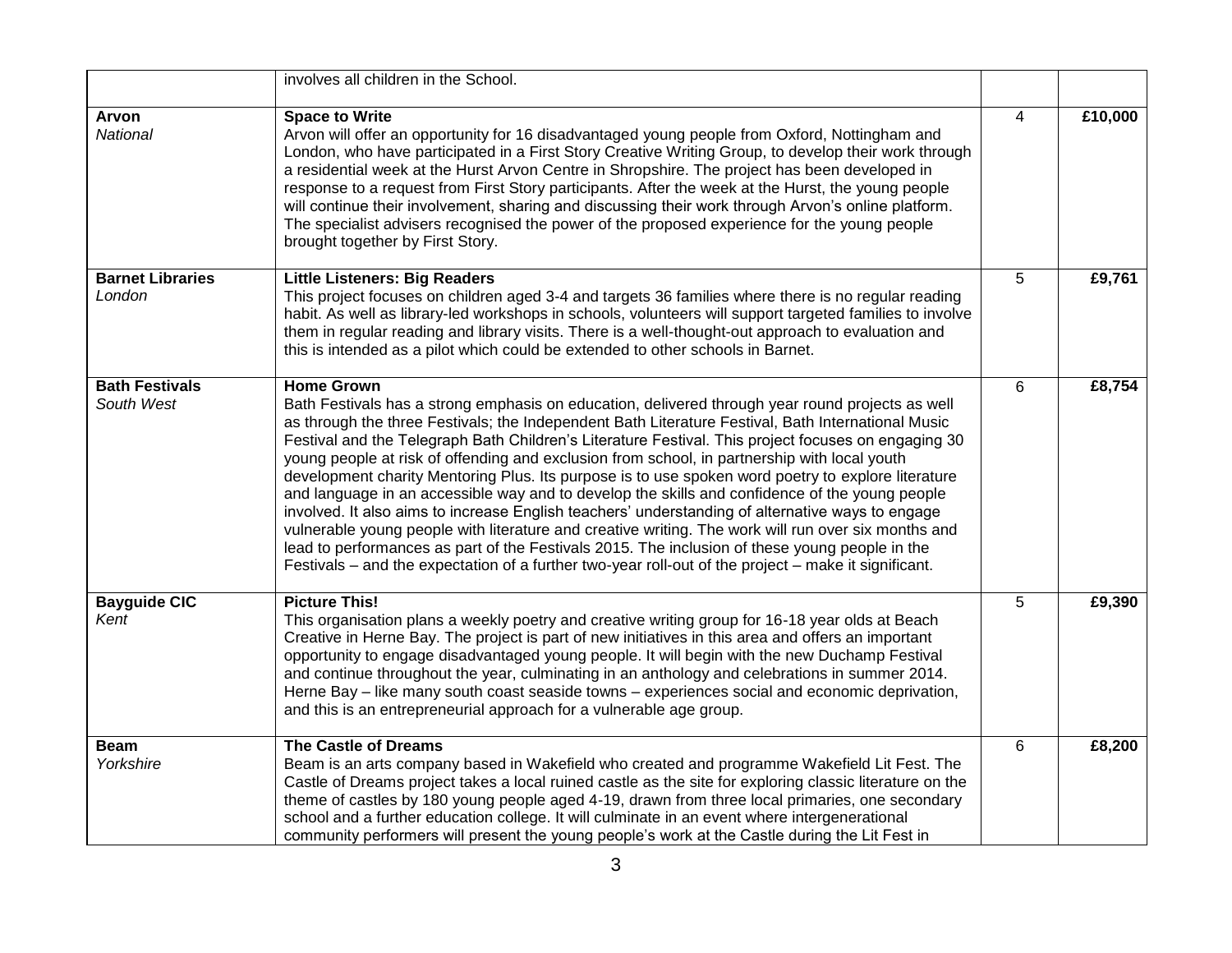|                                                                                        | September. The choice of supporting classic literature provides an excellent starting point for the<br>children's work.                                                                                                                                                                                                                                                                                                                                                                                                                                                                                                                                                                                                                                                                                                                                                                                                                                                                                                                   |                |        |
|----------------------------------------------------------------------------------------|-------------------------------------------------------------------------------------------------------------------------------------------------------------------------------------------------------------------------------------------------------------------------------------------------------------------------------------------------------------------------------------------------------------------------------------------------------------------------------------------------------------------------------------------------------------------------------------------------------------------------------------------------------------------------------------------------------------------------------------------------------------------------------------------------------------------------------------------------------------------------------------------------------------------------------------------------------------------------------------------------------------------------------------------|----------------|--------|
| <b>Big Telly Theatre</b><br>Company<br>Portstewart<br>Northern Ireland                 | Plays on words<br>Big Telly is developing a playwriting programme for young people aged 10-14 throughout Northern<br>Ireland. Young people will participate in workshops to develop new pieces of writing. A selection of<br>the work produced will be performed by actors following a rehearsal process in which the young<br>people will have the opportunity to work with a professional director and dramaturg.                                                                                                                                                                                                                                                                                                                                                                                                                                                                                                                                                                                                                       | $\mathbf{1}$   | £4,975 |
| <b>Birmingham City</b><br><b>Council</b><br>Birmingham                                 | <b>Young Readers</b><br>The high profile, brand new Library of Birmingham wants to investigate new ways for children and<br>young people to engage with literature and the library. This will include a Children's Book Show with<br>Michael Rosen, an Early Years Show and Young Readers Digital, an online reader-based activity.<br>The projects will enable new kinds of partnerships, including with the Repertory Theatre, and have<br>the potential to influence future programming by the Library.                                                                                                                                                                                                                                                                                                                                                                                                                                                                                                                                | 5              | £7,500 |
| <b>Black Cultural</b><br><b>Archives</b><br>London                                     | The Other Georgians: A Reimagining<br>This project integrates the forthcoming 'The Black Georgians' exhibition of archive materials related<br>to Georgian life. It will involve 240 Year 5 children from Brixton schools, introducing them to the<br>works of 18 <sup>th</sup> -century black writers - Equiano and Sancho. The project will develop INSET and<br>resources for teachers and develop the children's poetic response to the writer's work, leading to a<br>celebratory event. The work will be lead by the poet, Adisa.                                                                                                                                                                                                                                                                                                                                                                                                                                                                                                   | $\overline{7}$ | £7,933 |
| <b>Brixton Learning</b><br><b>Collaborative</b><br>London                              | <b>Eliot Now</b><br>This ambitious project will enable young people from two secondary schools and eight primary<br>schools in Brixton to explore and celebrate T S Eliot's poetry. This will include study in school of The<br>Waste Land in Year 8 and Old Possum's Book of Practical Cats in Year 5, followed by photography<br>out of school to connect the poems with the modern local environment. The resulting work will be<br>exhibited locally and the young people will read aloud to groups in Brixton Library. This serious<br>attention to classic literature, combined with a creative approach to its interpretation, chimes with<br>the impulse behind the Clore Awards.                                                                                                                                                                                                                                                                                                                                                 | 5              | £6,435 |
| <b>Centre for Literacy in</b><br><b>Primary Education</b><br>(CLPE)<br>London/National | <b>Poetry Project</b><br>The CLPE has a national and international reputation for excellence in leading school and<br>community projects in literacy, literature, language and learning. This project aims to develop a<br>successful model of practice to inspire children's creative engagement with poetry in the primary<br>years, through reading, performing, art-making and writing. The Centre will work with two primary<br>schools over a full academic year, delivering a carefully planned sequence of workshops for<br>children in each key stage; a poet performance for the whole school and poet-led workshops for<br>KS1 and KS2 classes; small packs of poetry books; access to website resources; introductory<br>project workshops for teachers; packs of classroom materials; and full documentation and<br>evaluation of the process and outcomes. In each school the project will culminate in performance<br>events and a publication of work produced. Nationally, the model developed will be accessible to all | $\mathbf{1}$   | £9,420 |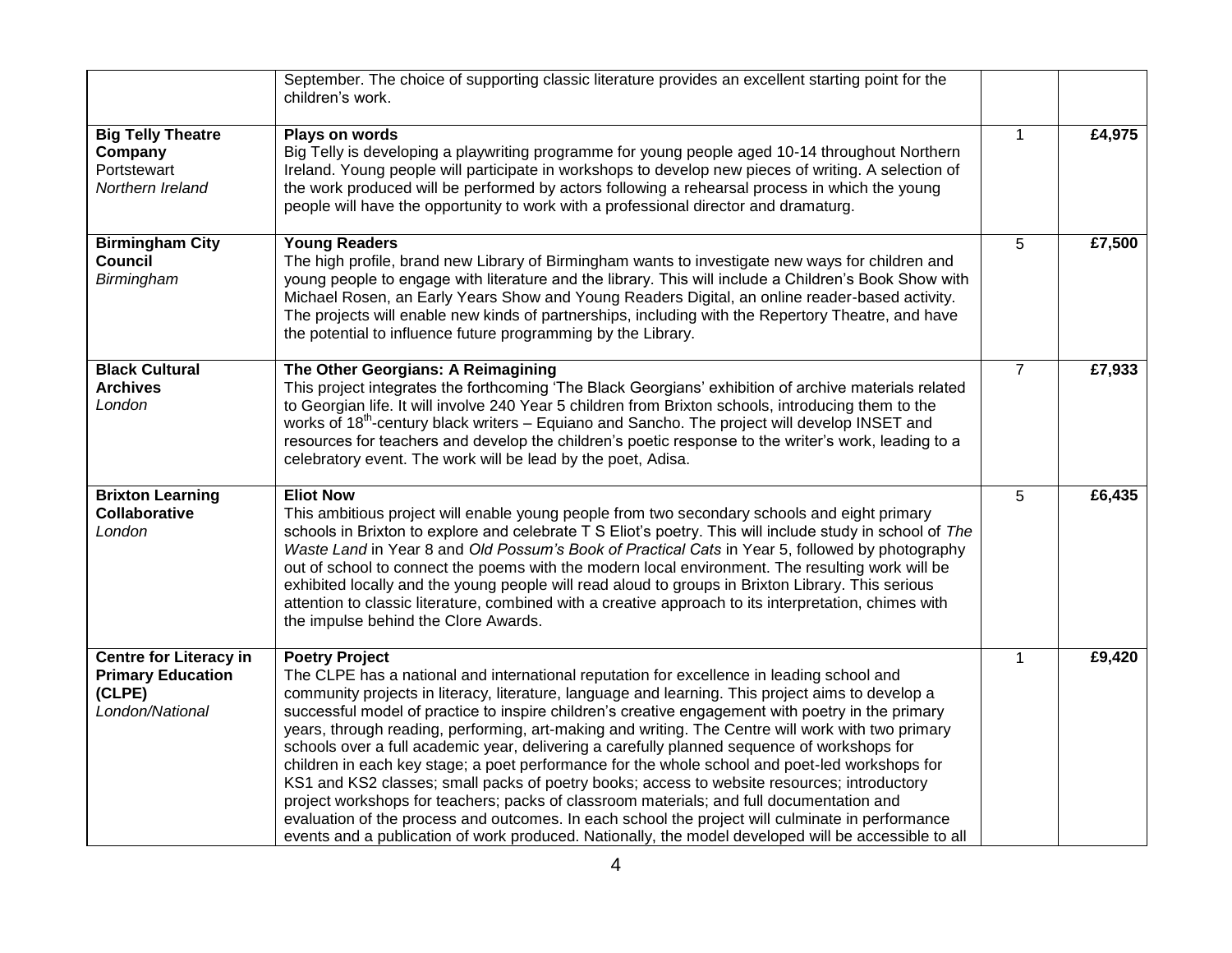|                                                                | schools on the CLPE's Poetryline website, together with a range of related resources and case<br>studies.                                                                                                                                                                                                                                                                                                                                                                                                                                                                                                                                                                                                                                                                                                                                                                                                                                               |                |         |
|----------------------------------------------------------------|---------------------------------------------------------------------------------------------------------------------------------------------------------------------------------------------------------------------------------------------------------------------------------------------------------------------------------------------------------------------------------------------------------------------------------------------------------------------------------------------------------------------------------------------------------------------------------------------------------------------------------------------------------------------------------------------------------------------------------------------------------------------------------------------------------------------------------------------------------------------------------------------------------------------------------------------------------|----------------|---------|
| <b>Changing our Lives</b><br>Sandwell, West<br><b>Bromwich</b> | <b>Poets First</b><br>A series of eight workshops with poets from Poetry Slam, together with contributions from<br>performance poet, Dreadlock Alien, will be offered to 80 young people aged 11-18 with disabilities<br>across Sandwell. Each workshop will end in a poetry slam and will be filmed and shared on social<br>networks. A motion typography exhibit will be created to showcase the poetry through projected<br>graphics. A final evening Poetry Gig will give young people an opportunity to perform for their<br>friends and families. They will link to the Poetry Society via the Young Poet's Network on Facebook<br>and will be encouraged to submit poetry to the Society's online magazine and enter the<br>Slambasters UK poetry championships. The specialist advisers were particularly impressed by the<br>focus on young people with disabilities and by the approaches to the dissemination of the young<br>people's work. | $\overline{4}$ | £7,526  |
| <b>Cheshire East Council</b><br>North West                     | <b>Finding Chaucer's Voice</b><br>This is a new initiative for the Cheshire East Youth Theatre. Young people will explore literary texts<br>(Chaucer's Canterbury Tales) looking at storytelling, characterisation and language. They will then<br>recreate selected tales in contemporary spoken word. A performance piece will be devised and<br>shown on World Book Day 2013, followed by a tour of local libraries and community venues. The<br>Youth Theatre has around 200 members and is managed by Cheshire East Arts, Heritage &<br>Cultural Services. The youth leaders and participants alike will benefit from writing with literature<br>professionals in an innovative way and will develop new contacts with literature organisations in the<br>North West.                                                                                                                                                                              | $\overline{3}$ | £10,000 |
| <b>City of Wolverhampton</b><br>College<br>Wolverhampton       | <b>Openpage: Pressplay</b><br>This six-month project will bring together this Further Education College's Media, English and<br>Learning Centre departments to establish a love of literature in 18 young people through an<br>exploration of books as films. Two groups of participants will read books of diverse genres (literary<br>fiction and graphic novels) that have been adapted to film. They will discuss their reading<br>experiences as a group and use a project blog to share reviews. They will also take part in a web-<br>streamed panel discussion 'Book Group LIVE'. Phase two of the project will see the creation of two<br>short film adaptations of classic novels, with the participants creating their own screenplays based<br>on extracts from the books.                                                                                                                                                                  | $\mathbf{1}$   | £8,000  |
| <b>Collective Encounters</b><br>Liverpool                      | <b>Writing for Change</b><br>A young writers' programme in North Liverpool which will explore political literature and also<br>develop new writing. A group of 25 14-19 year olds will study political playwrights of the past and<br>present (Brecht, Wesker, Osborne etc.) and receive masterclasses from contemporary writers. They<br>will work with a playwright to develop their own work on political issues to be performed at Unity<br>Theatre, Liverpool. This is an unusual project which is led by a strong local organisation which has<br>attracted a range of impressive funders for its commitment to social change.                                                                                                                                                                                                                                                                                                                    | $\overline{7}$ | £7,000  |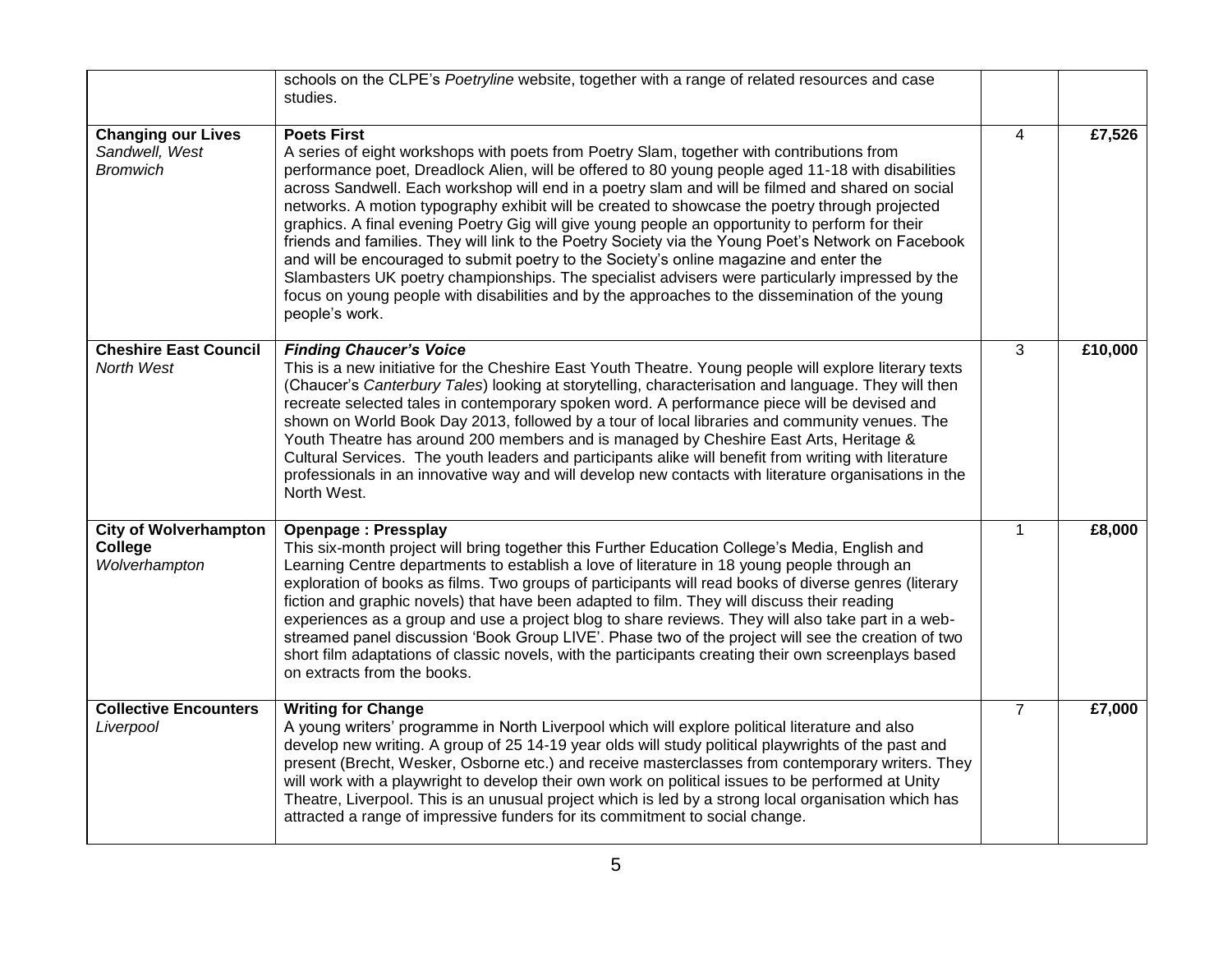| Commonword                                                                          | The Frankenscience of Poetry                                                                                                                                                                                                                                                                                                                                                                                                                                                                                                                                                                                                                                                                                                                                                                                                                                                                                                                                                                                                                                                                                    | 6              | £8,472  |
|-------------------------------------------------------------------------------------|-----------------------------------------------------------------------------------------------------------------------------------------------------------------------------------------------------------------------------------------------------------------------------------------------------------------------------------------------------------------------------------------------------------------------------------------------------------------------------------------------------------------------------------------------------------------------------------------------------------------------------------------------------------------------------------------------------------------------------------------------------------------------------------------------------------------------------------------------------------------------------------------------------------------------------------------------------------------------------------------------------------------------------------------------------------------------------------------------------------------|----------------|---------|
| North West                                                                          | Commonword aims to develop new young writers as well as established ones in the Manchester<br>area. Sixteen young people will participate in nine workshops which will link classic romantic<br>literature with scientific collections at the Manchester Museum of Science and Industry. Their work<br>will be available through online platforms and final 'filmpoems' will form part of the Manchester<br>Science Festival. The connection between literature and science is inventive and well considered.                                                                                                                                                                                                                                                                                                                                                                                                                                                                                                                                                                                                   |                |         |
| <b>County Durham Arts</b>                                                           | <b>Re-imagining Beowulf</b>                                                                                                                                                                                                                                                                                                                                                                                                                                                                                                                                                                                                                                                                                                                                                                                                                                                                                                                                                                                                                                                                                     | 8              | £9,726  |
| <b>Education Agency</b><br><b>North East</b>                                        | In this imaginative project 30 disadvantaged Year 6 pupils will be immersed in the world of Beowulf,<br>before going on to create their own theatrical version of the poem, performed in school and in<br>Auckland Castle. Over the three months of the project, they will explore both the historical context of<br>the poem and its contemporary relevance. It is intended that this project will be a springboard for<br>future school, Castle and community partnerships. The organisation is committed to evaluation and<br>is planning to disseminate the Durham University evaluation of the project among cultural and<br>educational organisations.                                                                                                                                                                                                                                                                                                                                                                                                                                                    |                |         |
| <b>The Customs House</b><br><b>Trust</b><br><b>North East</b>                       | Our Place in the World<br>The Customs House (in partnership with North Tyneside Arts Development Team and Library<br>Service) has consulted with young people in the Looked After Service aged 14 to 19 who are keen<br>to see opportunities for spoken word and poetry workshops and events. The 15 young people<br>involved will visit the Lit and Phil (the largest independent library outside London) for inspiration and<br>insight into literature. They will then work with creative practitioners to explore a range of styles of<br>poetry and then focus on one particular poet through workshop sessions. Both traditional written<br>verse as well as rap/free style poems will be included and the group will plan an event to publish<br>their work. Participants will also complete a portfolio of work during the project to achieve a Bronze<br>Arts Award.                                                                                                                                                                                                                                   | 3              | £8,537  |
| <b>Derbyshire County</b><br><b>Council: Library</b><br><b>Service</b><br>Derbyshire | <b>Derbyshire Poetry</b><br>An opportunity for 50 of the 625 young people in care in Derbyshire to experience poetry and<br>literature through creative writing workshops led by professional poets. Former Derbyshire<br>Laureates will lead four poetry writing workshops in each of the county's nine residential care<br>homes, plus an additional four sessions open to those in foster care or after care leavers. An<br>additional workshop in each home will be led by an artist in collaboration with the poet. The project<br>will culminate with an exhibition or performance at the 'Big Book Bash' in 2012 (an annual event for<br>looked after children, their carers and families). Whilst creative arts have been successfully used to<br>engage some of the most vulnerable young people, this will be the first major project involving<br>poetry; evidence suggests that a high proportion of young people in care write poetry but rarely<br>share it so this project hopes to inspire them to develop their writing as well as giving the confidence<br>to share it with a wider audience. | $\mathbf{1}$   | £10,000 |
| <b>Dorset Youth</b>                                                                 | Youth Club: 'Read, Write and Share'                                                                                                                                                                                                                                                                                                                                                                                                                                                                                                                                                                                                                                                                                                                                                                                                                                                                                                                                                                                                                                                                             | $\overline{7}$ | £9,851  |
| <b>Association</b>                                                                  | A project to pilot the introduction of poetry and literature into a county-wide network of youth club                                                                                                                                                                                                                                                                                                                                                                                                                                                                                                                                                                                                                                                                                                                                                                                                                                                                                                                                                                                                           |                |         |
| Dorchester                                                                          | activities in Dorset. This project will encourage youth club leaders and community librarians to<br>include literature and poetry in their activities, providing opportunities for young people to discover<br>and continue reading for pleasure through two-hour sessions for six weeks. This is an energetic                                                                                                                                                                                                                                                                                                                                                                                                                                                                                                                                                                                                                                                                                                                                                                                                  |                |         |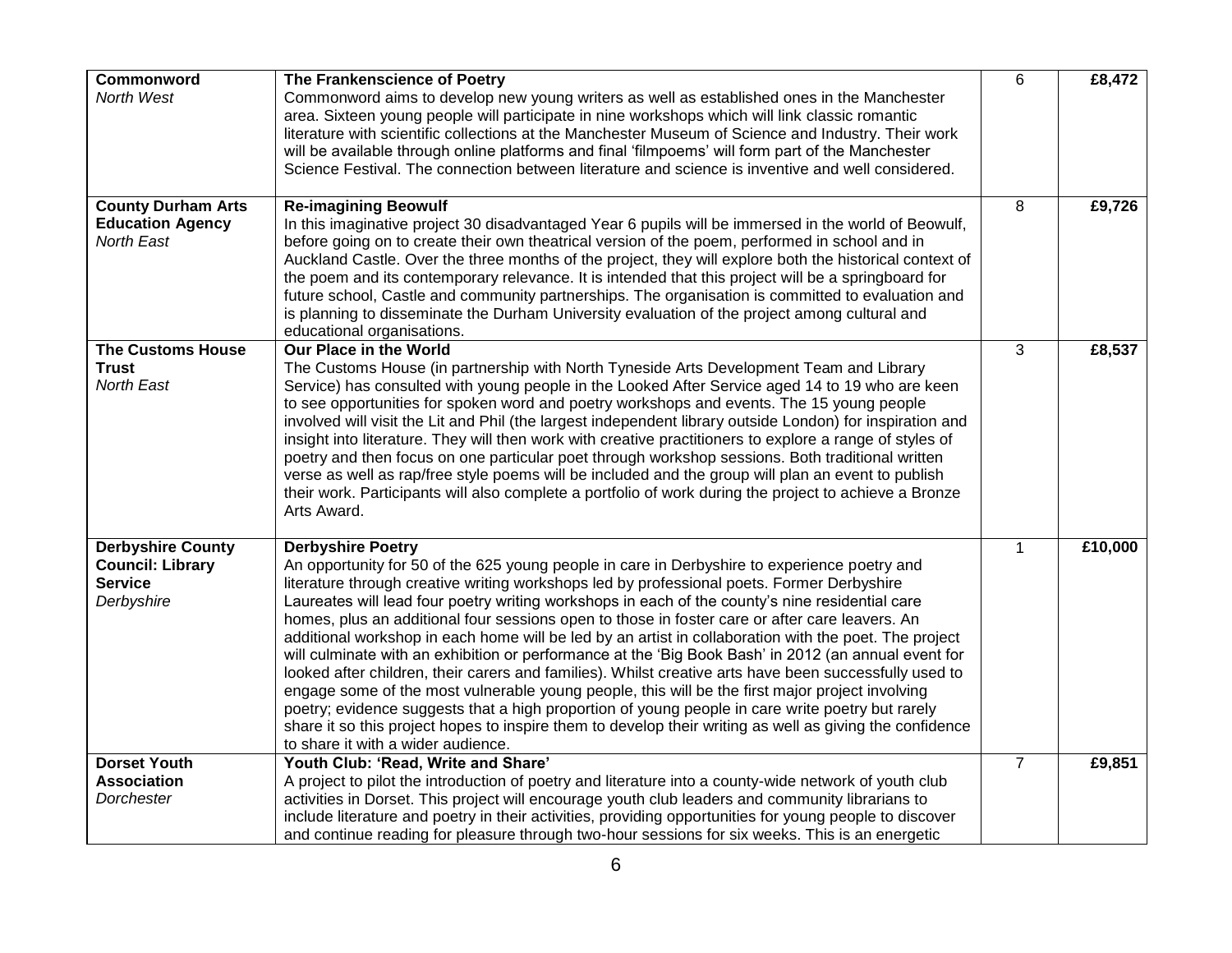|                                                           | attempt to parachute literature into a relatively book free world which is outside formal education.                                                                                                                                                                                                                                                                                                                                                                                                                                                                                                                                                                                                                                                                                                                  |                |         |
|-----------------------------------------------------------|-----------------------------------------------------------------------------------------------------------------------------------------------------------------------------------------------------------------------------------------------------------------------------------------------------------------------------------------------------------------------------------------------------------------------------------------------------------------------------------------------------------------------------------------------------------------------------------------------------------------------------------------------------------------------------------------------------------------------------------------------------------------------------------------------------------------------|----------------|---------|
| <b>Dylan Thomas Centre</b><br>Wales                       | <b>Dylan Thomas Notebooks Engagement Project</b><br>The centenary of Dylan Thomas's birth will be used by the Dylan Thomas Centre to extend its reach<br>and work with teenagers from 'Communities First' areas. The young people will engage with<br>Thomas's notebooks (on loan from the USA to the Centre in 2014), his poems, visit relevant sites,<br>and respond with their own writing. The Centre hopes to extend its reach and work with more young<br>people in the Swansea area.                                                                                                                                                                                                                                                                                                                           | 5              | £4,000  |
| <b>Emergency Exit Arts</b><br>London                      | <b>PENt UP</b><br>Emergency Exit Arts (EEA) specialises in Outdoor Arts, creating multi-disciplinary site-specific<br>productions engaging whole communities and undertaking youth-led work via their Street Arts<br>Academy. The project will use improvisation techniques to explore life writing (poetry and prose)<br>and inspire 40 young people from George Green School, Tower Hamlets, to develop written work<br>from their own life experiences. The project will take place over 10 weeks with after school and<br>weekend workshops held in community locations led by two established writers, alongside an<br>emerging young writer who is an alumnus of George Green School. The workshops will culminate in<br>two community sharing events, including a creative writing salon at the local library. | $\overline{2}$ | £10,000 |
| The English and Media<br><b>Centre</b><br>London/National | <b>Poetry Player</b><br>The project will explore the potential of mobile technology to bring poetry directly into the lives of<br>young people 'on the go'. Young people and teachers will form a web-based community to explore<br>how technology can be used to engage young people in reading, watching and responding to<br>poetry. Two North London schools will then be involved in the detail of developing a free App which<br>will be publicised through social media sites and the English and Media Centre's email list of UK<br>schools and teachers.                                                                                                                                                                                                                                                     | $\overline{2}$ | £8,000  |
| <b>English PEN</b><br>London/National                     | <b>Brave New Words</b><br>This project will give 30 young people from refugee and asylum seeker backgrounds an opportunity<br>to explore 'Creative Writing in Translation'. Two eight-week programmes of two-hour workshops will<br>be led by a poet and a translator in two youth groups drawn from Islington, Hackney, City and<br>Tower Hamlets. The young people will craft poems in their original language before translating them<br>into English. They will also gain skills in editing and print production and contribute to a pamphlet of<br>translated writing.                                                                                                                                                                                                                                           | $\mathbf{1}$   | £9,500  |
| <b>First Story</b><br>Yorkshire                           | <b>Dixons Allerton School</b><br>The School will work with First Story on an intensive year-long residency by an established writer.<br>There will be weekly after-school workshops, together with participation in the Young Writers'<br>Festival in Oxford, a writing competition and a week's residential in Somerset. The School has not<br>done anything like this before, is in a challenging environment and is making a significant<br>contribution to the budget.                                                                                                                                                                                                                                                                                                                                            | 6              | £9,273  |
| <b>Formby High School</b><br>Lancashire                   | <b>Slam Our Town!</b><br>Each of the High School's six Year 7 classes will be taken 'off time-table' for a day and allowed to                                                                                                                                                                                                                                                                                                                                                                                                                                                                                                                                                                                                                                                                                         | $\overline{2}$ | £4,000  |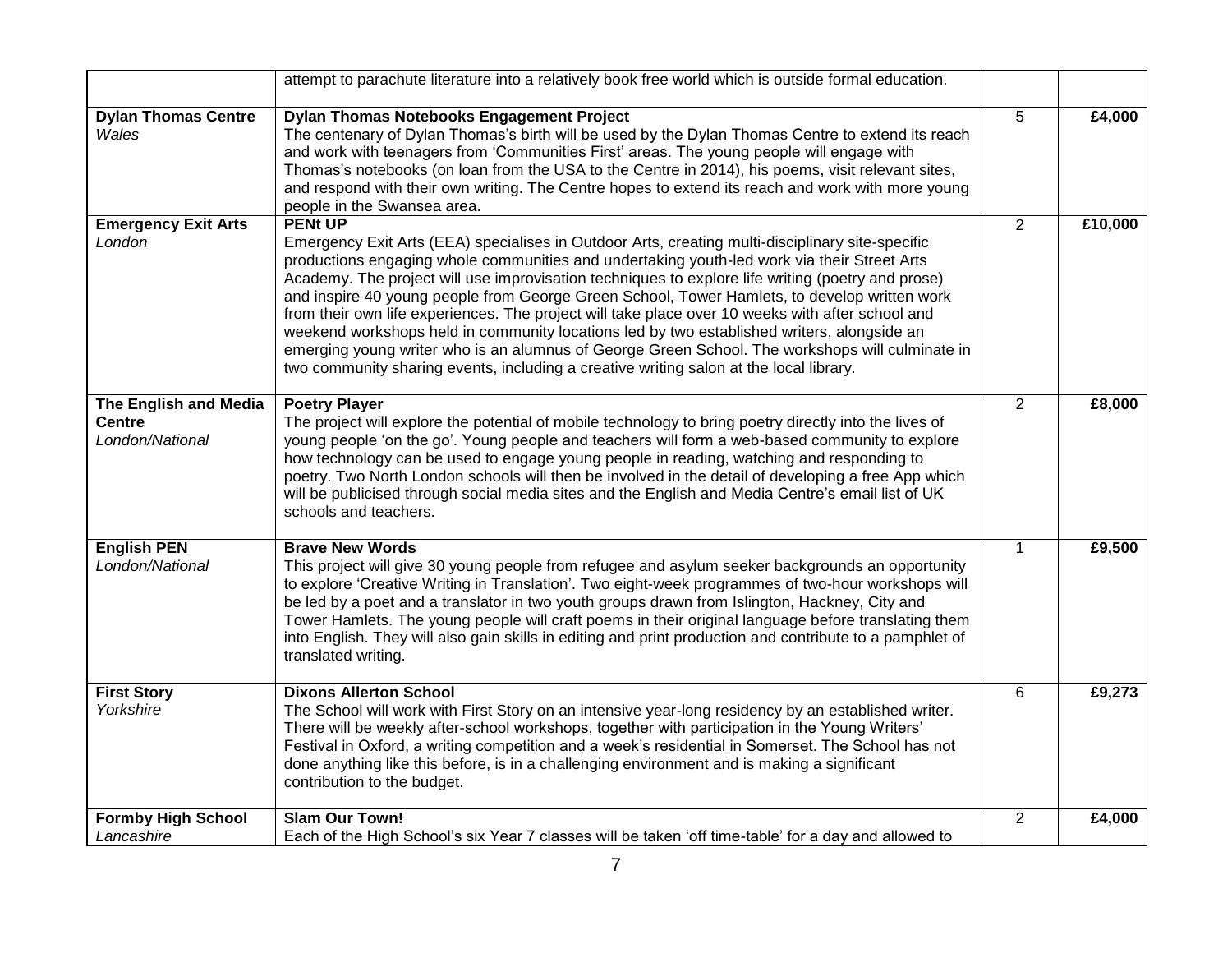|  | work with a local performance poet, with a final day culminating in a competition. This structure     |  |
|--|-------------------------------------------------------------------------------------------------------|--|
|  | would then be mirrored in seven local feeder primary schools and culminate in representatives from    |  |
|  | all the schools taking part in the 'Formby Slam'. The project aims to give students an opportunity to |  |
|  | experience what a subject can be like once freed from the constraints of the curriculum and           |  |
|  | timetable.                                                                                            |  |
|  |                                                                                                       |  |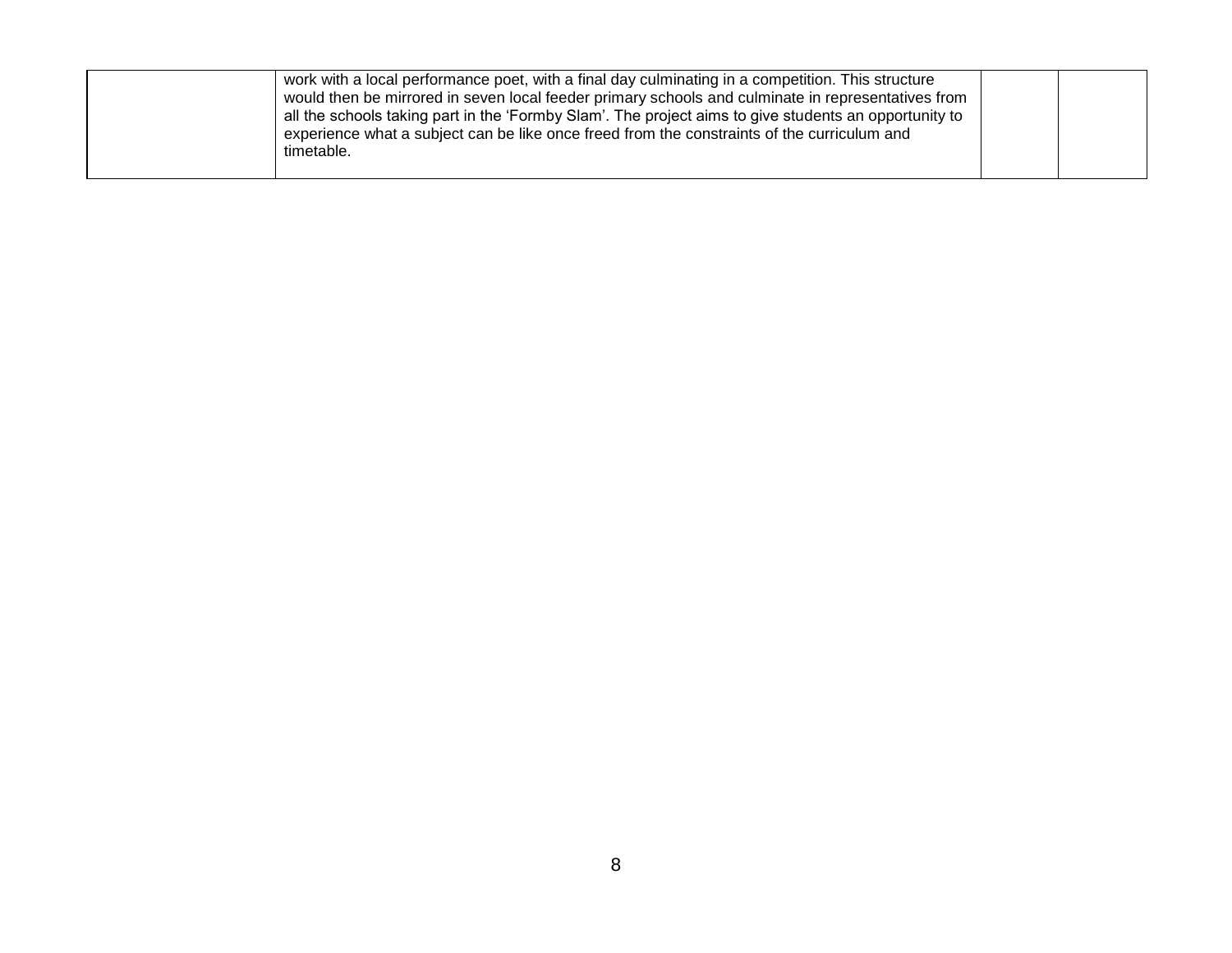| <b>Foyle Down Syndrome</b><br><b>Trust</b><br>Northern Ireland  | The Poet in Us<br>The Foyle Down Syndrome Trust was set up in Derry by parents in 1995. This project is for 17<br>young people with Down Syndrome who will be offered 40 literature and poetry workshops, focused<br>on local poets and writers. The workshops will be held at the Shared Future Centre and at the public<br>library in Derry. They will culminate in a sharing event in July 2016 at the Brunswick Movie Bowl,<br>compered by Michael O'Donaghue, a young poet with Down Syndrome whose work has been<br>published.                                                                                                                                                                                                                                | $\overline{7}$ | £6,600 |
|-----------------------------------------------------------------|---------------------------------------------------------------------------------------------------------------------------------------------------------------------------------------------------------------------------------------------------------------------------------------------------------------------------------------------------------------------------------------------------------------------------------------------------------------------------------------------------------------------------------------------------------------------------------------------------------------------------------------------------------------------------------------------------------------------------------------------------------------------|----------------|--------|
| <b>Fuel</b><br>London                                           | The Simple Things in Life<br>A follow-up to a 2011 project whereby five artists created short experiences, staged inside garden<br>sheds. Fuel will work with poet Lemn Sissay (who grew up in the care system), the Roundhouse<br>and approximately 30 children living in care to create a sixth shed, hung with a forest of poems and<br>to be presented at the Roundhouse in summer 2013. The young people's poems will be inspired by<br>classic texts so that they find a real connection to literature through creating and sharing their own<br>work. The specialist advisers liked the imaginative approach, the focus on children in the care<br>system and the collaboration with the Roundhouse which has a strong track record in this kind of<br>work. | 4              | £7,500 |
| <b>The George Mackay</b><br><b>Brown Fellowship</b><br>Scotland | <b>Creative Heritage Project</b><br>Wirdsmit creative writing groups for children living in Orkney have become part of the George<br>Mackay Brown Fellowship. The children will explore Orkney writers and their legacy to create an<br>interactive map to be displayed in the new Stromness Library which is due to open this autumn. The<br>project is well-grounded in local culture and will include poetry, prose, legend and folklore from the<br>area.                                                                                                                                                                                                                                                                                                       | 6              | £9,990 |
| <b>Gilmour Infant School</b><br>North West                      | <b>Tagging Garston</b><br>Pupils at this Infants school will work with local published writers to produce a series of stories about<br>Garston. Local published writers will create a reading list of texts which will encourage exploration of<br>how writers have used the locality as context and inspiration. A website and an app will be the<br>platform for disseminating the children's work. Teachers will work with Liverpool-based writers as<br>well as members of the Garston Historical Society and FACT (Foundation for Art and Creative<br>Technology). The project integrates IT and research and new literary experiences. This network and<br>the activities represent an interesting community model.                                           | 6              | £9,400 |
| <b>Glasgow Life</b><br>Scotland                                 | The School Library Magazine Project<br>This project aims to develop and celebrate the talents of Glasgow's young people with the launch of<br>a creative writing magazine. Glasgow Life is the city's cultural agency: its School Library Outreach<br>team will organise a series of workshops and events led by writers, journalists and professionals<br>from the print media industry and open to pupils from all 29 Glasgow secondary schools. The young<br>people will then produce the ideas and content for the magazine, edit and publish it in print and<br>online. Funding covers the first two issues of the magazine: the first celebrating Glasgow Libraries'<br>annual book festival, Aye Write!; the second due in June 2012.                        | 2              | £6,539 |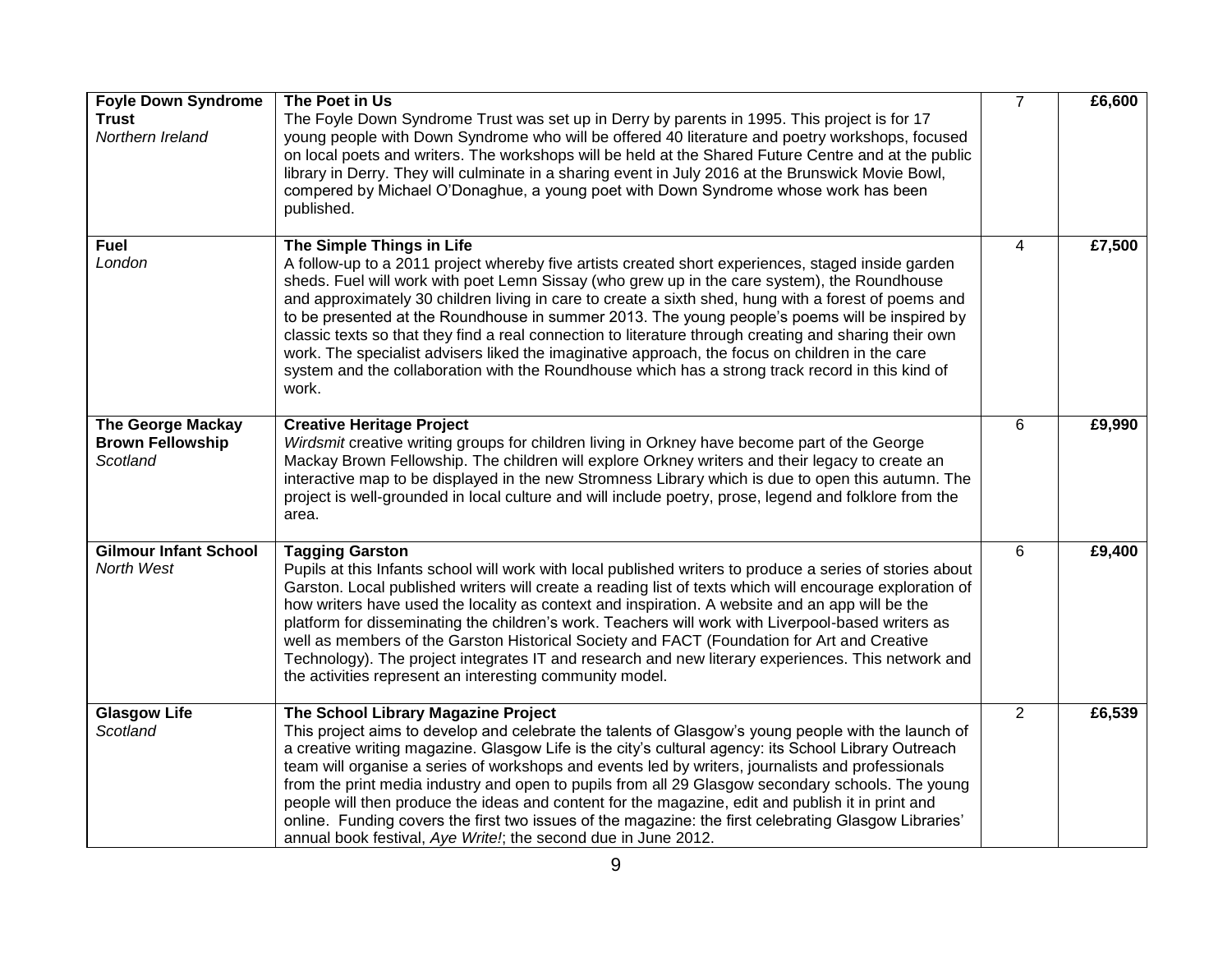| <b>Hardenhuish School</b><br>Wiltshire                             | Around the World in Eight Books<br>The project intends to take creative approaches to eight texts from different cultures and to explore<br>them with 20 young people aged 13-14 who are able, gifted and talented. Chippenham is a<br>predominantly white, British town and this is a serious approach to raising young people's cultural<br>awareness. The project will work with Pageturners, a small local arts group.                                                                                                                                                                                                                                                                                        | 5              | £1,730  |
|--------------------------------------------------------------------|-------------------------------------------------------------------------------------------------------------------------------------------------------------------------------------------------------------------------------------------------------------------------------------------------------------------------------------------------------------------------------------------------------------------------------------------------------------------------------------------------------------------------------------------------------------------------------------------------------------------------------------------------------------------------------------------------------------------|----------------|---------|
| <b>High Peak Community</b><br><b>Arts</b><br>Derbyshire            | For the Love of Books<br>The project proposes to run workshops located on social housing estates in Glossop, New Mills and<br>Buxton and aims to introduce young families to books and storytelling. There will be ten weekly<br>sessions for a minimum of ten families, aiming to establish the practice of parents and children<br>reading regularly together. The project is run by an effective local arts organisation with a<br>commitment to generating a love of reading.                                                                                                                                                                                                                                 | $\overline{7}$ | £5,000  |
| <b>House of Illustration</b><br>London                             | <b>Picturing Poetry</b><br>The world's first dedicated home for the art of illustration aims to explore the visual language of<br>poetry through image-making with selected Key Stage 2 pupils from two primary schools over three<br>days of workshops. The children will begin by creating images with professional illustrators. These<br>images will then be used by a professional poet to help the children draw out key poetic writing that<br>responds to the images. Approaching poetry writing through images will allow all children to create<br>inspiring poetry, whatever their literacy level. The final work will be scanned to create an illustrated<br>anthology that can be printed on demand. | $\overline{2}$ | £7,000  |
| <b>Ideas Test</b><br>Kent                                          | <b>Wandering Words</b><br>An unusual application to create a poetry squad (15 young people) who will look at the work of<br>Simon Armitage, Nancy Gaffield and Patience Agbabe before going on their own five day walk<br>along the old drover roads, starting in Medway and ending in Canterbury. A writer and a sound artist<br>will accompany them and the squad will engage with communities along the way. They will then<br>create their own written and sound compositions. The resulting work will be performed in schools, at<br>the 'Wise Words' live event, and as a 30 minute radio show.                                                                                                             | $\overline{7}$ | £10,000 |
| <b>IF: BOOK</b><br><b>National/West Midlands</b>                   | <b>POETMORE</b><br>National organisation IF: BOOK will work with Year 8 students from three Birmingham schools,<br>looking at classic poems featured on the National Curriculum and discussing, preparing and<br>presenting a 'transmedia' anthology that can be used as a lasting resource within that school and<br>replicated as a digital package for use in other schools or by general readers. IF:BOOK has a track<br>record of serious work with schools in imaginative ways.                                                                                                                                                                                                                             | $\overline{2}$ | £8,400  |
| <b>Ilkley Literature</b><br><b>Festival</b><br>Ilkley<br>Yorkshire | <b>Chicken Shop Shakespeare</b><br>A project to enable less academic secondary school students to connect with Shakespeare, in three<br>schools in Leeds, Bradford and Ilkley. There will be workshops in each school presenting the<br>chosen texts in contemporary language. The students will then produce their own responses in<br>writing. These will also be filmed and placed on the Festival website. The project is a good<br>approach to widening access to Shakespeare and the link with a local literature festival gives it                                                                                                                                                                         | $\overline{7}$ | £9,600  |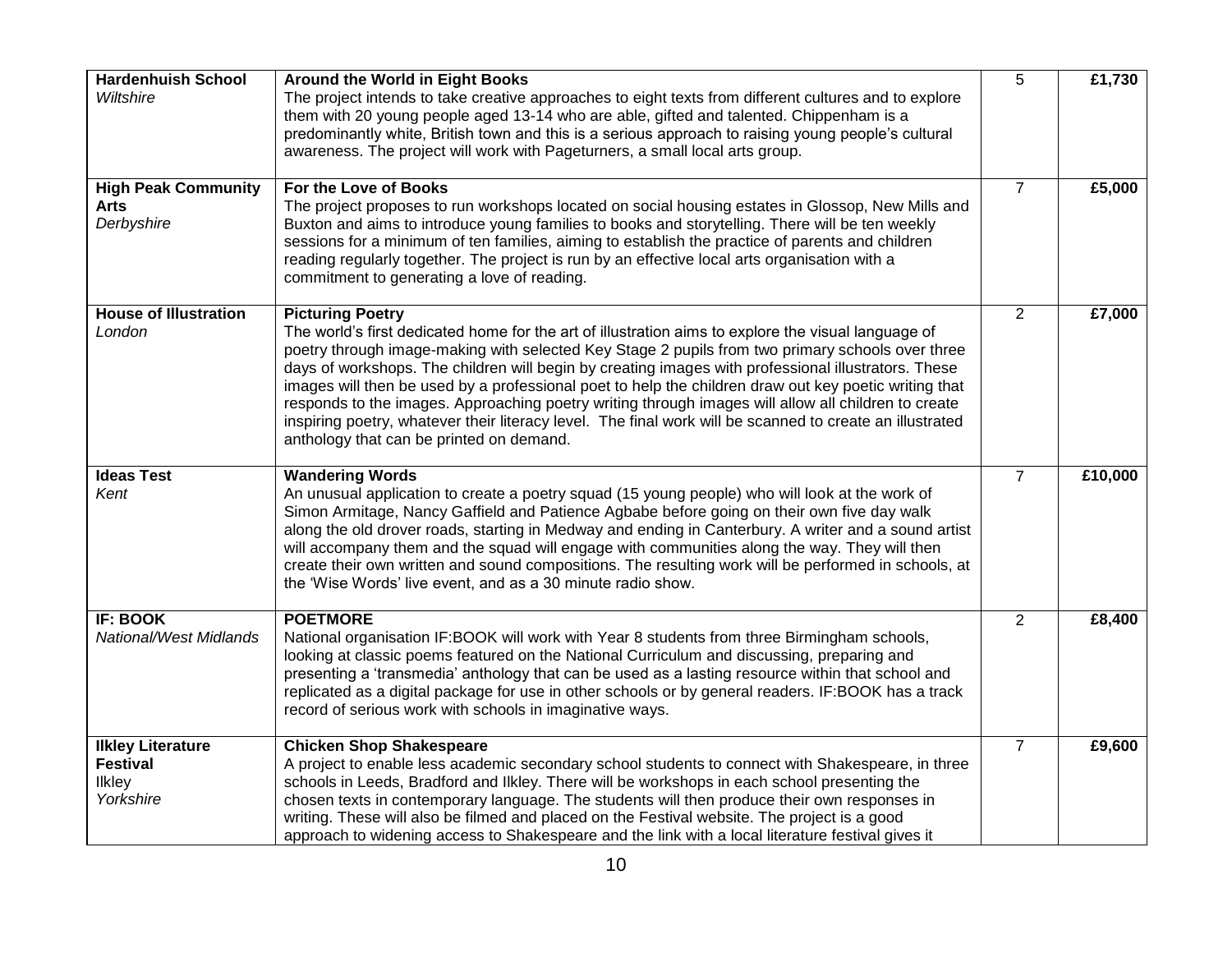|                                                                                     | added power.                                                                                                                                                                                                                                                                                                                                                                                                                                                                                                                                                                                                                                                                                                                                                                                                                                                                                                                                                                                                                                                                  |              |         |
|-------------------------------------------------------------------------------------|-------------------------------------------------------------------------------------------------------------------------------------------------------------------------------------------------------------------------------------------------------------------------------------------------------------------------------------------------------------------------------------------------------------------------------------------------------------------------------------------------------------------------------------------------------------------------------------------------------------------------------------------------------------------------------------------------------------------------------------------------------------------------------------------------------------------------------------------------------------------------------------------------------------------------------------------------------------------------------------------------------------------------------------------------------------------------------|--------------|---------|
| <b>Keats House</b><br>London                                                        | <b>Modern Myths at Keats House</b><br>Keats House proposes to extend the reach of its educational workshops beyond local schools and<br>to develop lasting partnerships. Four new schools have already agreed to take part. Workshops will<br>take place at Keats House and the local Keats Community library and will be led by young people's<br>writers. Students will study some of Keats's poems, together with ballads, songs and myths. They<br>will then create their own modern myths, using Keats as inspiration. The ambition is to reach more<br>young people and to enable them to appreciate Keats in a contemporary way.                                                                                                                                                                                                                                                                                                                                                                                                                                       | 6            | £1,640  |
| <b>Kendal Brewery Arts</b><br><b>Centre</b><br>Cumbria<br>North West                | <b>Word Up</b><br>Each year the Centre collaborates with the Wordsworth Trust to stage the annual Anne Pierson<br>Awards for Young Writers in Cumbria. This project would extend this commitment with a new<br>outreach project providing practical support for up to 30 young writers aged 15-18. Foundation level<br>'Write On' will be open to 24 young people who enter the 2012 awards but aren't shortlisted, and<br>others put forward by their school or college. Advanced level 'Write On Plus' will see six short-listed<br>young people become part of a dedicated mentoring scheme set by the Wordsworth Trust.                                                                                                                                                                                                                                                                                                                                                                                                                                                   | 2            | £10,000 |
| <b>Kernow Education</b><br><b>Arts Partnership</b><br>Truro, Cornwall<br>South West | <b>Writing Squad Kernow</b><br>Responding to the success of taster sessions for 13-19 year olds across Cornwall, this project will<br>establish a young people's writing 'Squad', who will meet and train regularly with professional<br>writers of different genres with mentoring from lead writer Annamaira Murphy. Members will grow<br>with the squad, acting as mentors to younger members as they develop. The project will begin with<br>taster sessions and open workshops in partnership with schools. Initially the Squad will work on at<br>least three projects: writing stories to be performed in shops in Falmouth at Christmas; planning and<br>special interventions at Eden's Bright Young Things showcase; and stories and poetry for the Port<br>Eliot Festival, as well as producing at least one publication. The project will be documented on film<br>to monitor the young people's progress.                                                                                                                                                        | $\mathbf{1}$ | £9,000  |
| <b>Lister Community</b><br><b>School</b><br>Plaistow<br>London                      | <b>E13LC Word Olympics Festival 2012</b><br>A partnership between the E13 Learning Community (a cluster of eight schools in Newham) and<br>Theatre Royal Stratford East, led by Lister Community School. With English a priority for these<br>schools, this project aims to inspire young people to have fun with words through a celebration of<br>creative writing in an Olympic-style competition with three rounds. In the Bronze Round<br>professional writers and volunteer students from Lister will lead after-school workshops in<br>poetry/rap, short story writing and playwriting across the seven primary schools. The authors of one<br>piece from each genre from each school (21 students in all) will work in a creative writing training<br>camp at Lister Community School for the Silver Round over the half-term holiday. For the Gold<br>Round, seven of the resulting pieces will be worked into performances by Youth Theatre members<br>from the Theatre Royal Stratford East, and shown at Stratford Circus during an Olympic-style final<br>event. | $\mathbf{1}$ | £5,000  |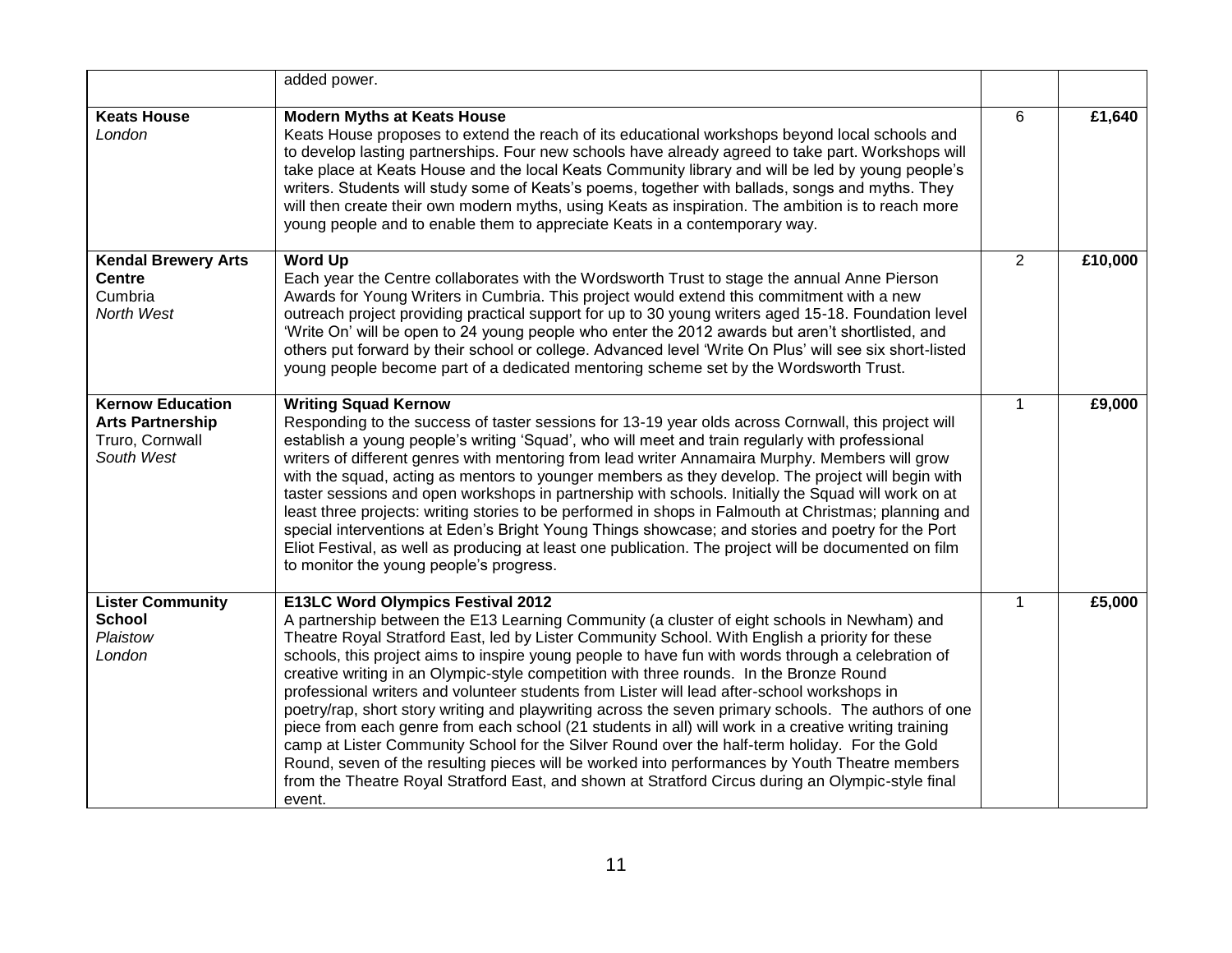| <b>Literature Wales</b><br>Wales                          | Eat My Words!<br>This application comes from Wales's foremost literature agency. The project has national reach,<br>establishing youth groups in Rhyl, Cardiff, Wrexham and Swansea. The group will work with<br>professional writers to explore some of Wales's best literature and each group will create a<br>performance piece. Their performances will be showcased at two events in North and South Wales<br>and the two winning groups will have the opportunity to attend a residential weekend at Tŷ Newydd<br>Writers Centre in Gwynedd. The project aims to establish a network of young people across Wales<br>and encourage new audiences for literature.                                                                                                                                                                                                                                                                                                                                                                          | 3              | £10,000 |
|-----------------------------------------------------------|-------------------------------------------------------------------------------------------------------------------------------------------------------------------------------------------------------------------------------------------------------------------------------------------------------------------------------------------------------------------------------------------------------------------------------------------------------------------------------------------------------------------------------------------------------------------------------------------------------------------------------------------------------------------------------------------------------------------------------------------------------------------------------------------------------------------------------------------------------------------------------------------------------------------------------------------------------------------------------------------------------------------------------------------------|----------------|---------|
| <b>Local Solutions</b><br>North West                      | <b>Little Beginnings</b><br>Local Solutions is a charitable organisation offering a range of services in the North West, including<br>the nursery at Liverpool University for children of students from all over the world. The children will<br>experience poetry in a sustained way and be encouraged to compose their own poems. When they<br>graduate from the nursery they will recite a poem in a ceremony and receive a copy of an anthology<br>of the nursery's poetry, providing a memorable experience to take home and into their first school.                                                                                                                                                                                                                                                                                                                                                                                                                                                                                      | 3              | £3,500  |
| <b>Lossiemouth High</b><br><b>School</b><br>Scotland      | <b>Sharing Poetry with our Communities</b><br>This project involves seven secondary schools and their feeder schools in exploring a selection of<br>classic and modern Scottish poetry. In each school, workshops with local writers will result in a<br>selection of poems, both published and written by young people. The secondary school pupils will<br>then work with primary school pupils. A large-scale exhibition of the work produced will be held at<br>the Elgin Academy. This ambitious project will enable a large number of primary and secondary<br>young people to engage with Scottish literature.                                                                                                                                                                                                                                                                                                                                                                                                                           | 5              | £8,000  |
| The Love and Etiquette<br><b>Foundation</b><br>North West | Seventy: Marking 70 Years of Partition and Independence in India and Pakistan<br>The L&E Foundation is a Lancashire based initiative which endeavours to make a difference to<br>places, lives and communities through Art. Over a 12-month period there will be monthly Saturday<br>themed workshops for 50 BME young people and children in Blackburn and Lancashire. The<br>workshops will draw on the writings of Tagore, Ghalib, Iqbal and Rumi and involve the older<br>generation contributing their memories and experiences. A book of poems and illustrations to mark<br>the 70 years of Partition and Independence will be created by primary and secondary children,<br>including texts read and written. This project offers an exciting opportunity for children to engage<br>with literature that is culturally significant and also relevant to current issues of migration and<br>displacement. The Foundation also plans to sustain the work of the project by offering publications<br>and workshops to the wider community. | 8              | £8,854  |
| <b>MakeBelieve Arts</b><br>London, Basildon,<br>Lewisham  | <b>Word Makers and Myth Creators</b><br>MakeBelieve Arts aims to use poetry and creative writing to engage Year 3 pupils from two primary<br>schools in a re-imagining of The Odyssey. Each school will work with a creative practitioner and<br>poet to explore half the story, sharing their retelling of the narrative with the other school through a<br>blog site using sound, animation and the children's responses in poetry. The specialist advisers<br>admired the integration of the web in this project, and the boldness of the approach to The Odyssey<br>as a source.                                                                                                                                                                                                                                                                                                                                                                                                                                                            | $\overline{4}$ | £8,000  |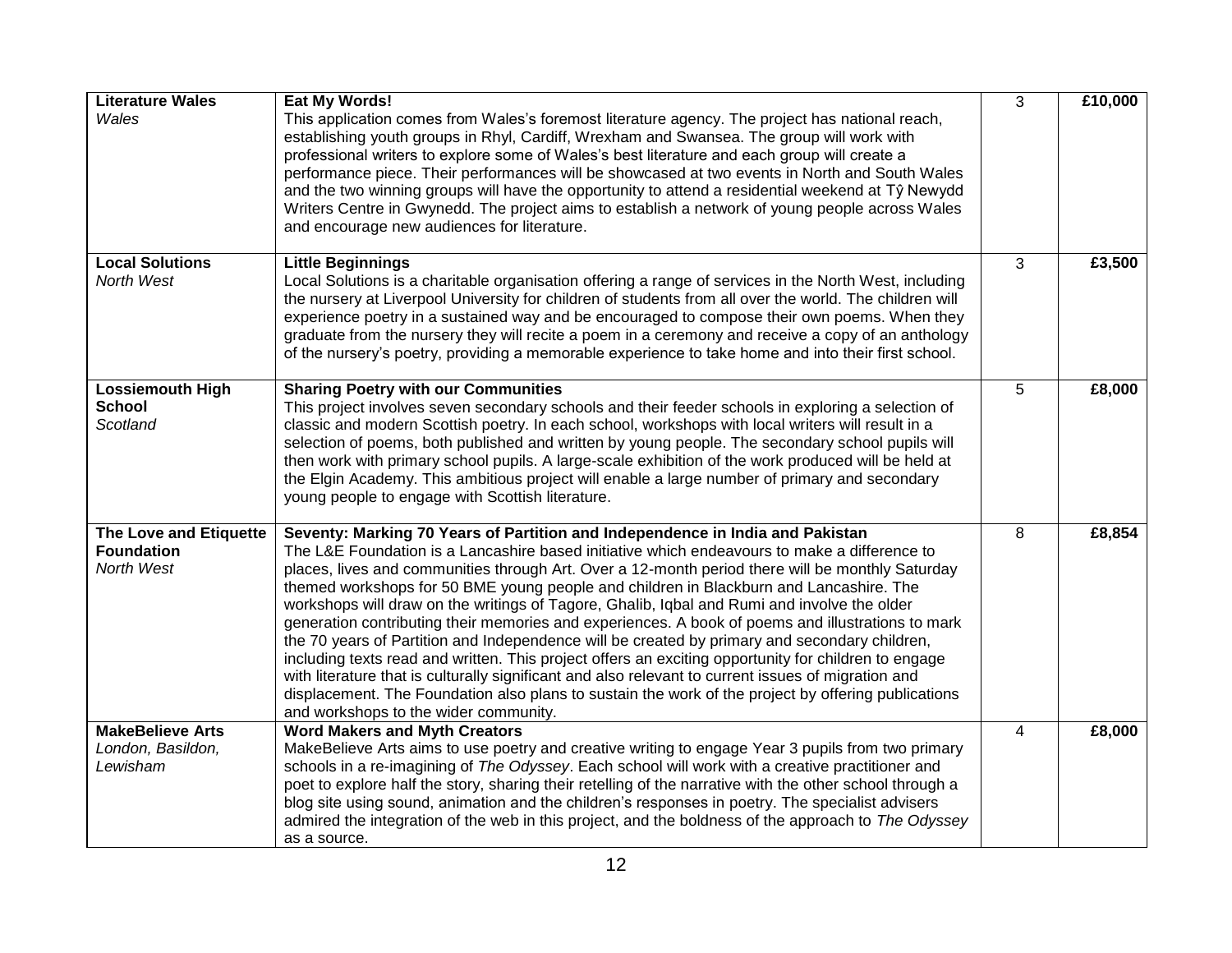| <b>Manchester Literature</b><br><b>Festival</b><br>North West     | Read it, Watch it, Talk About it<br>An out-of-school project to promote the joy of reading for pleasure and develop critical appreciation<br>of contemporary literature and literary adaptations. Focused on 13-19 year olds from deprived areas<br>of inner-city Manchester. There will be monthly events featuring screenings of film adaptations of<br>contemporary novels, followed by discussion about the relative merits of the book and film involved.<br>Part of the grant would enable the organisers to purchase the relevant novels at a discount for the<br>participants. A young people's steering group will be recruited through partners including Contact<br>theatre and Moss Side Powerhouse Library. The project is innovative in its new approach to<br>engaging children with literature who have not been engaged by traditional approaches.                                                                                                              | $\overline{3}$ | £7,680 |
|-------------------------------------------------------------------|----------------------------------------------------------------------------------------------------------------------------------------------------------------------------------------------------------------------------------------------------------------------------------------------------------------------------------------------------------------------------------------------------------------------------------------------------------------------------------------------------------------------------------------------------------------------------------------------------------------------------------------------------------------------------------------------------------------------------------------------------------------------------------------------------------------------------------------------------------------------------------------------------------------------------------------------------------------------------------|----------------|--------|
| <b>Maryport Extended</b><br><b>Schools Partnership</b><br>Cumbria | <b>Writing for our Lives</b><br>Children from nine primary schools in West Cumbria will be given the opportunity to explore local<br>literature and poetry, inspired by the Lake District, and to work with local poet Natalie Burns to write<br>poems around the theme of "What is it like to be a child today in Maryport, Cumbria?" for publication<br>in an anthology. Whilst inclusive, the project will also be used to support targeted groups such as<br>Gifted &Talented or children with behavioral problems. Partnership with the local Library will help to<br>source appropriate literature from around the county and will also enable the dissemination of the<br>published anthology to the community. The specialist advisers liked the way in which an entire<br>cluster of primary schools had conceived this project, with the library as a shared resource and with<br>an eye on involving the wider community in the results.                              | 4              | £5,500 |
| <b>Merthyr Tydfil Public</b><br><b>Library Service</b><br>Wales   | <b>Mad Mabinogion Tales</b><br>Pupils from 10 primary schools will work with storytellers, the library service, artists, a rapper and<br>poets to explore and respond to tales from the Mabinogion. The Mabinogion is a collection of 11<br>stories collated from medieval Welsh manuscripts originally translated by Lady Charlotte Guest, wife<br>of John Josiah Guest, a Merthyr Ironmaster. School based events will be complemented by library<br>visits and an outdoor event in the grounds of Cyfarthfa Castle. A final showcase will bring together<br>all the elements of the programme, with children performing their raps and poems, and an artist will<br>work with the children to create a large-scale collage made by all the schools. The advisers<br>commended the integrated thinking behind this project to include 10 schools, and the Library<br>Service's ambition to bring the old tales into contemporary meaning, using a variety of ways to do<br>SO. | $\overline{4}$ | £7,000 |
| <b>Mid Pennine Arts</b><br>Nelson, Lancashire                     | <b>Gawain and the Green Knight</b><br>Pupils from two contrasting primary schools will explore recent editions of Sir Gawain and the Green<br>Knight by Simon Armitage and Michael Morpurgo, both in school and outside at Wycoller Country<br>Park. They will recreate Gawain's journey and develop ideas for creative writing, song composition<br>and tapestry. Theatre & Performance students from the University of Central Lancashire will support<br>practitioners in schools and pupils will document their learning through creative journals and blogs.<br>The specialist advisers like the way in which this project brings two very different schools together;<br>the involvement of university students; and the use of the country park as a backdrop to this<br>literature project.                                                                                                                                                                              | $\overline{4}$ | £4,000 |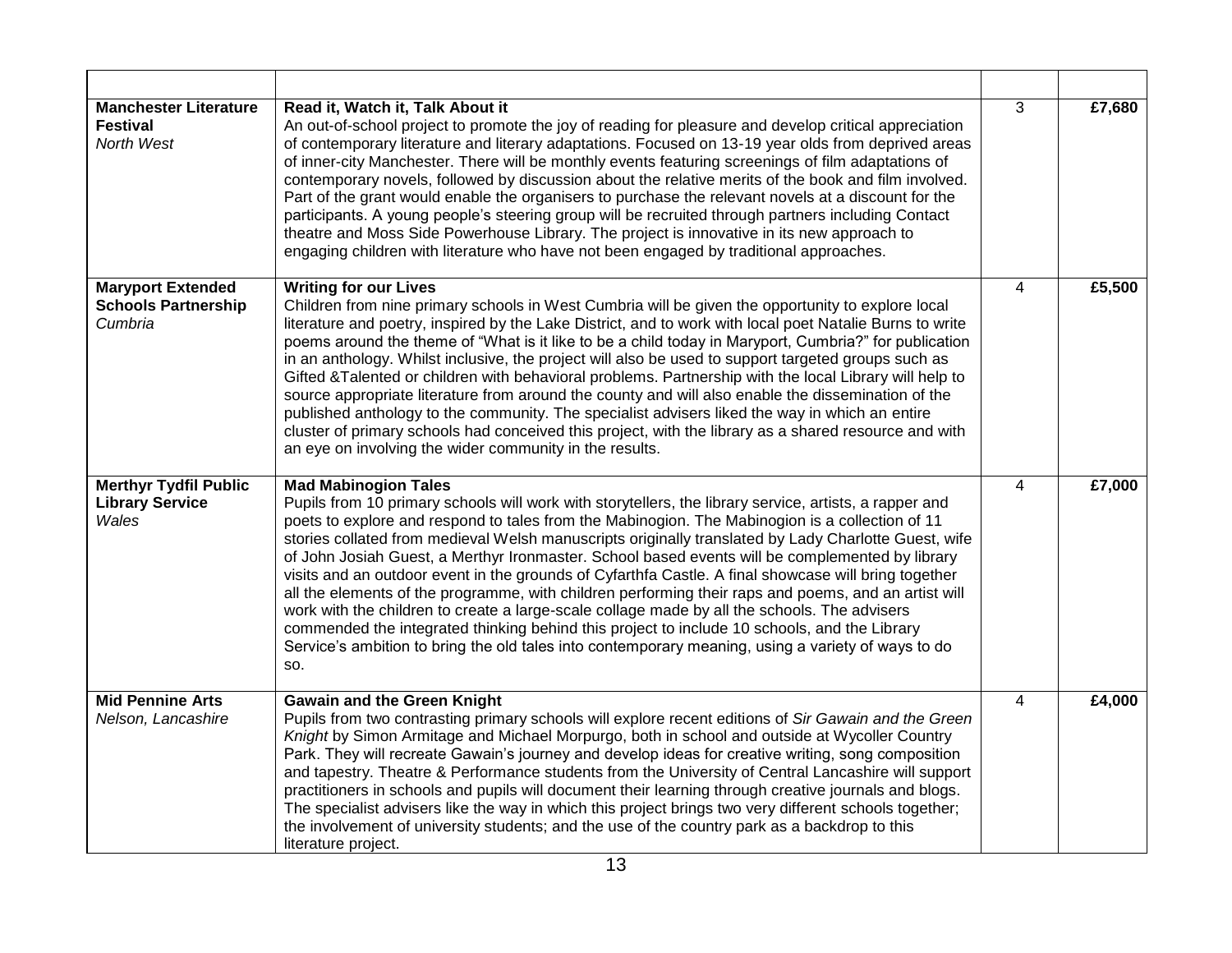| <b>Museum of Carpet</b><br><b>West Midlands</b> | The Journey to Work<br>A small museum based in Kidderminster, Worcestershire. This is an innovative project focusing on<br>literature in relation to working life. The Museum will use poetry and literature, alongside historical<br>and contemporary written sources, to engage 12 young people who are not in work, training or<br>education. The 12-week programme will encourage participants to explore, understand and reflect<br>on working life and help them develop employability skills. Interestingly, there will be employer<br>involvement, as well as contributions by Worcestershire poets, Kidderminster Youth Trust and<br>museum staff. The Museum is hoping to build on the project by developing an in-house<br>apprenticeship scheme.         | 8 | £9,965  |
|-------------------------------------------------|----------------------------------------------------------------------------------------------------------------------------------------------------------------------------------------------------------------------------------------------------------------------------------------------------------------------------------------------------------------------------------------------------------------------------------------------------------------------------------------------------------------------------------------------------------------------------------------------------------------------------------------------------------------------------------------------------------------------------------------------------------------------|---|---------|
| <b>National Trust for</b><br><b>Scotland</b>    | A Head for Thought<br>An innovative project in Ayrshire involving local secondary schools over three terms. Pupils will                                                                                                                                                                                                                                                                                                                                                                                                                                                                                                                                                                                                                                              | 3 | £10,000 |
| Scotland                                        | explore Burns's writing and use the Scots language to develop their responses to ideas from the<br>literature. The pupils will work with contemporary writers to produce an on-line magazine to be<br>published by the Robert Burns Birthplace Museum. The project will enable young people to tackle<br>difficult texts and develop their use and enjoyment of the Scots language.                                                                                                                                                                                                                                                                                                                                                                                  |   |         |
| <b>New Writing North</b>                        | <b>ID Reads</b>                                                                                                                                                                                                                                                                                                                                                                                                                                                                                                                                                                                                                                                                                                                                                      | 8 | £9,860  |
| North East                                      | This is a literature and creative writing project targeting LGBT+ students in two secondary schools in<br>the Newcastle and County Durham area. Over eight months, the groups will read and reflect on five<br>novels and a collection of poetry, producing an anthology of their own at the end of the project. New<br>Writing North has identified the need for this, through their prior engagement with schools and<br>young people. They have schools that have expressed an interest and they have selected<br>appropriate literature for the project. The bid helpfully emphasises the relationship between reading<br>where the young people can explore emotions through a character, and writing where they create<br>their own characters and situations. |   |         |
| <b>Newhaven Community</b><br><b>Development</b> | From Oak to Acorn<br>A literacy tutor, aided by the local librarian, a local author and the Association's open spaces                                                                                                                                                                                                                                                                                                                                                                                                                                                                                                                                                                                                                                                | 4 | £7,245  |
| <b>Association</b><br><b>East Sussex</b>        | development worker, will provide five out- of-school literacy projects for 30 children and their<br>parents from a Newhaven primary school currently in Special Measures. The initiative, themed to<br>highlight the local environment, aims to help improve adult literacy, as well as children's, through<br>collaborative story writing. Inspiration for the stories will be drawn from walks through local open<br>spaces and storytelling and poetry reading in the local woods. The specialist advisers commended<br>this approach to family literacy and the aspiration to help to raise whole school attainment as a<br>result.                                                                                                                              |   |         |
| <b>Newcastle University</b><br>Newcastle        | Young Voices: Using Digital Resources to Develop Reading and Writing<br>Newcastle University will introduce 120 young people from three secondary schools to the writers in                                                                                                                                                                                                                                                                                                                                                                                                                                                                                                                                                                                          | 5 | £7,000  |
|                                                 | the Newcastle Centre for Literary Arts' digital archive. The pupils will be selected by the schools<br>following collaborative planning with the Centre. Pupils will respond to poetry and prose from the<br>archive, work with local writers and perform their work. The film of this occasion will be included in<br>the Archive. This initiative to open the Archive to young people shows awareness of its potential to                                                                                                                                                                                                                                                                                                                                          |   |         |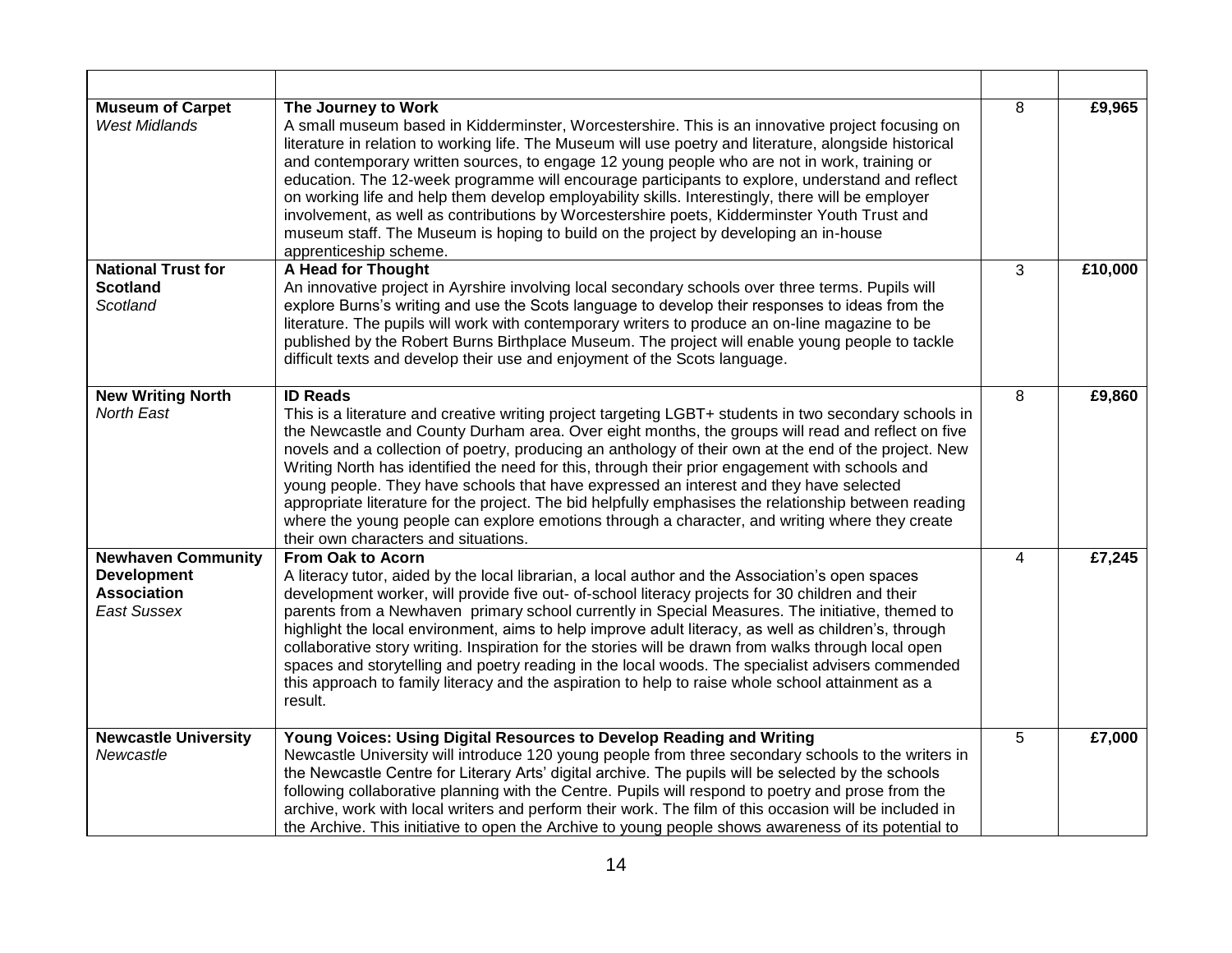|                                                                             | widen interest and participation, particularly for disadvantaged young people.                                                                                                                                                                                                                                                                                                                                                                                                                                                                                                                                                                                                                                                                             |                |        |
|-----------------------------------------------------------------------------|------------------------------------------------------------------------------------------------------------------------------------------------------------------------------------------------------------------------------------------------------------------------------------------------------------------------------------------------------------------------------------------------------------------------------------------------------------------------------------------------------------------------------------------------------------------------------------------------------------------------------------------------------------------------------------------------------------------------------------------------------------|----------------|--------|
| <b>New Mills Business</b><br>and Enterprise College<br>Derbyshire           | So You Think You Are Funny<br>20 young people from Year 10 and Year 11 who are reluctant writers will be involved in an eight<br>week comedy writing programme with the Manchester comedy company Comedysportz. The<br>students will learn stand-up and sketch-writing, leading to a comedy evening at the College. The<br>College has been working hard to raise standards and this is one of its new and optimistic<br>responses to support the students' learning.                                                                                                                                                                                                                                                                                      | $\overline{7}$ | £2,150 |
| <b>New Writing North</b><br>Newcastle                                       | <b>Young Writers Activity in Book Festival Towns</b><br>New Writing North is seeking to develop a year-round young people's programme in the Book<br>Festival towns of Hexham and Durham. This will begin with a week-long Summer School in each<br>town, leading to the establishment of fortnightly young writers groups; young programmers groups<br>to advise on Festival events aimed at young people; and reading groups. Each Festival will provide<br>a platform for the young people to showcase their work.                                                                                                                                                                                                                                      | $\mathbf{1}$   | £8,000 |
| <b>Nottingham Writers</b><br><b>Studio</b><br><b>East Midlands</b>          | <b>Heroes</b><br>This creative writing project is aimed at young people for whom English is a second language and<br>with a refugee or asylum seeker background. Two groups of 12 (aged 16-19 and 12-15 and<br>recruited through community organisations) will work with experienced tutors over six two-hour<br>weekly sessions. They will use the theme of 'heroes' - whether relatives, neighbours, celebrities,<br>historical figures or superheroes - to explore their personal histories and cultural backgrounds<br>through prose or poetry, fact or fiction. A collection of writing by all participants will be launched at a<br>community event and participants will also be encouraged to submit work to Nottingham Refugee<br>Week newspaper. | $\overline{2}$ | £3,870 |
| <b>ONCA (One Network</b><br>for Conservation and<br>the Arts)<br>South East | Do You Speak Seagull?<br>ONCA is an art charity, gallery and community hub in Brighton, that is seeking to develop its<br>practice, making it accessible to, inclusive of, and led by, deaf participants. Two contemporary<br>poets, a nature poet and a deaf poet, will use their poetry to explore ideas about verbal and non-<br>verbal communication, human diversity and biodiversity. The participants will be deaf KS3 students.<br>The work of the group will contribute to an exhibition at ONCA in November 2016, 'Do You Speak<br>Seagull?' This is an interesting project, exploring how literature and language can be used in an<br>inclusive context.                                                                                       | 8              | £7,615 |
| <b>Orleans House Gallery</b><br>Richmond                                    | <b>Read Right Here</b><br>200 young people will co-create a literature-inspired mobile phone app that directs users to local<br>places where authors (e.g. Dickens, George Eliot, Alexander Pope and Virginia Woolf) worked or<br>drew inspiration from. Users of the app will be able to read some of the authors' texts in the specific<br>locations, explore more about the author, and be encouraged to consider their motivations and<br>inspiration. The application combines digital creation with detailed reading of classic texts. The<br>group of children and young people, aged 8 to 19, will be drawn from the local area around Orleans<br>House and through the established networks of the Richmond Arts Service.                         | 4              | £9,670 |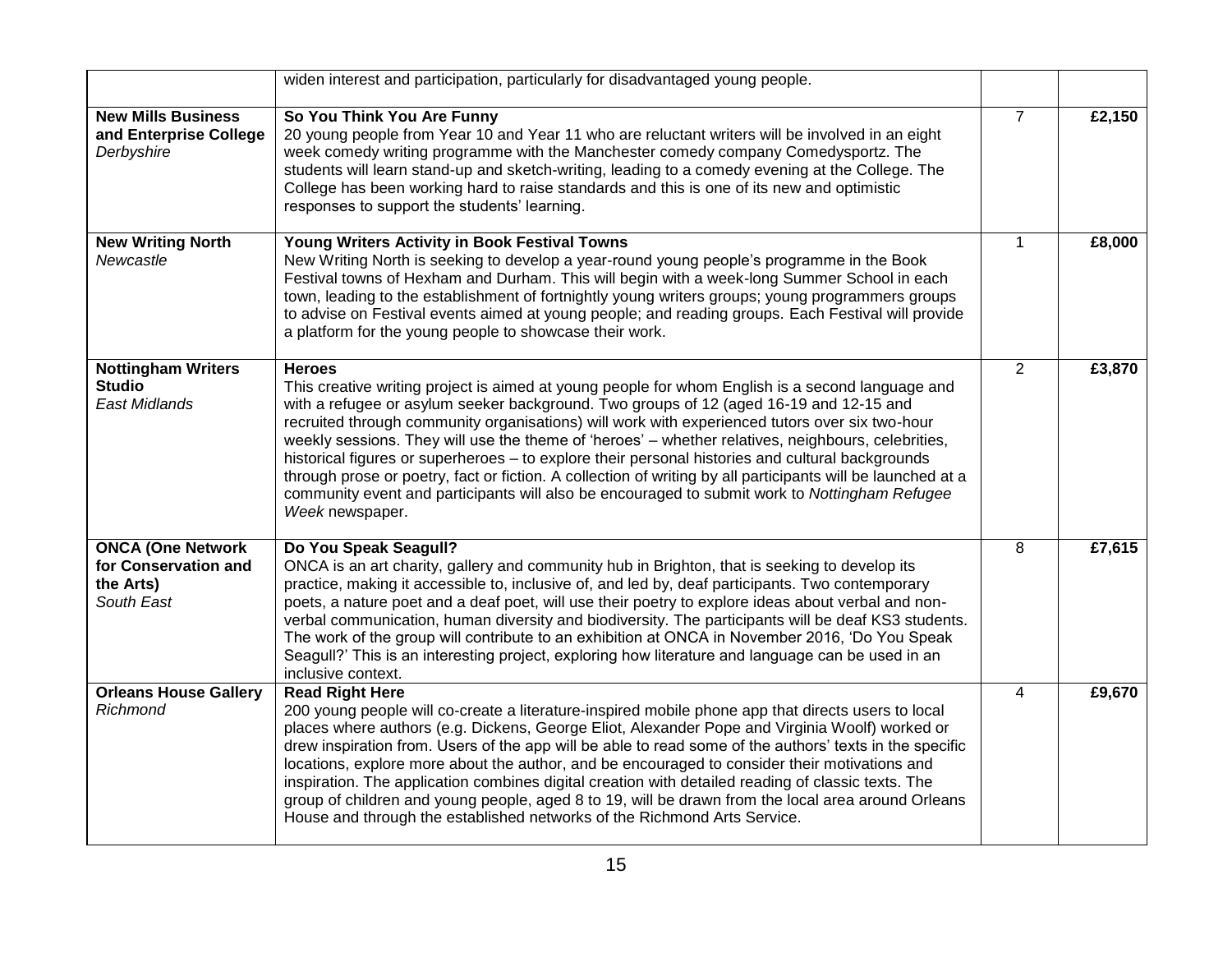| <b>The Parks Primary</b><br><b>School</b><br>Hull        | <b>The Living Storybook</b><br>Over 100 Key Stage 2 pupils in this Hull primary school will be given the opportunity to be involved<br>in half-termly blocks of after school activity exploring classic children's stories and poems (including<br>narrative poems such as Edward Lear's The Jumblies, classic fiction e.g. Alice in Wonderland and<br>folk tales such as Robin Hood) and re-interpreting them for film. The pupils will create films using<br>special effects such as 'green screen' and animation. These will be shown to parents and the whole<br>school, and the best will be submitted to film festivals. The specialist advisers were impressed by<br>the approach of involving an entire Key Stage and interaction with film.                                                                                                                                                                                                | 4              | £6,630  |
|----------------------------------------------------------|-----------------------------------------------------------------------------------------------------------------------------------------------------------------------------------------------------------------------------------------------------------------------------------------------------------------------------------------------------------------------------------------------------------------------------------------------------------------------------------------------------------------------------------------------------------------------------------------------------------------------------------------------------------------------------------------------------------------------------------------------------------------------------------------------------------------------------------------------------------------------------------------------------------------------------------------------------|----------------|---------|
| <b>Poetry Society</b><br>London                          | <b>Goodbye Page Fright</b><br>The Poetry Society is seeking to capitalise on proven enthusiasm engendered in schools by visiting<br>spoken word artists. They will work with leading performance poets and spoken word artists to<br>create a digital resource for Year 8 and 9 students (age 13/15) and teachers. Each artist will record<br>two short films. In the first one they will read their own work and in the second they will discuss a<br>literary heritage poem from the GCSE curriculum. Approximately 22 teachers and 330 students in a<br>number of schools will be involved in piloting, commenting on, and refining the resource. This will be<br>done through established partnerships with the Buckinghamshire County School Improvement<br>Service and with the Tower Hamlets Library Service, who recruit the schools, deploy the poets and<br>organise CPD (Continuing Professional Development) for the teachers involved. | 5              | £10,000 |
| Pop Up Projects CIC<br><b>Thames Estuary</b><br>London   | <b>Pop-up Tales</b><br>This inter-generational creative writing project on Canvey Island - a collaboration between Pop Up<br>and Arvon - will see 20 low income parents and children working together with a children's writer<br>and an illustrator over three days to produce an exhibition in words and pictures inspired by joint<br>reading of a well-known children's picture book. The exhibition will feature a short, imaginative film<br>about the project, its participants and the tale they are telling through the exhibition. This Pop Up<br>community project will be part of a planned literature programme across the island in March 2016,<br>called 'Canvey Reads'.                                                                                                                                                                                                                                                             | $\overline{7}$ | £5,000  |
| <b>Purple Patch Arts</b><br><b>Bradford</b><br>Yorkshire | Poets without Words<br>In this project 30-40 young people in special schools in Bradford and Calderdale will participate in<br>multi-sensory poetry workshops. A celebrated British poet will then create an original piece based<br>on their experiences. The partner organisation, Purple Patch, will document these processes and<br>share the experience across its wide networks. Purple Patch is an established Yorkshire charity<br>working with adults and young people with disabilities.                                                                                                                                                                                                                                                                                                                                                                                                                                                  | 5              | £9,749  |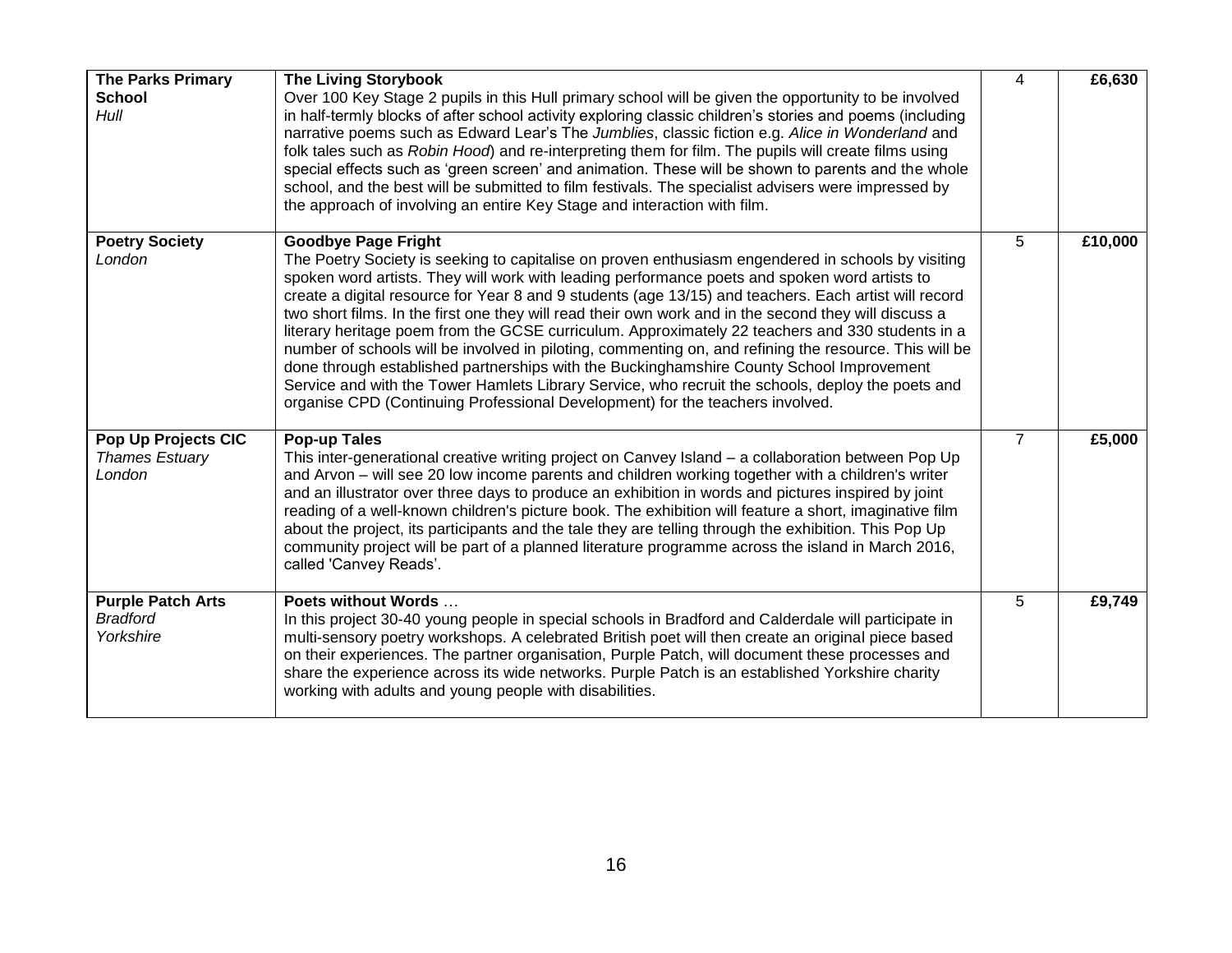| <b>The Reader</b><br>Organisation<br>North West    | <b>Connect at Calderstones</b><br>The Reader Organisation is a national charity based in Liverpool which has recently acquired<br>Calderstones Mansion House, to be established as an international centre for reading and<br>wellbeing. It plans a children's literature festival which would involve 2,000 people from across the<br>region. Ten hard-to-reach young people (aged 16-19) will be directly involved in the planning and<br>delivery of the festival. They will explore literature for teenagers with a view to curating events at the<br>festival. This is a pilot project and legacy planning is in place which includes the young people<br>remaining involved as Reader Organisation ambassadors.                                  | 6              | £7,774 |
|----------------------------------------------------|--------------------------------------------------------------------------------------------------------------------------------------------------------------------------------------------------------------------------------------------------------------------------------------------------------------------------------------------------------------------------------------------------------------------------------------------------------------------------------------------------------------------------------------------------------------------------------------------------------------------------------------------------------------------------------------------------------------------------------------------------------|----------------|--------|
| <b>Redmoor High School</b><br><b>East Midlands</b> | <b>Ghost Words</b><br>In August 2012 the School will embark on an archaeological dig in its grounds to find artefacts<br>linked to the various homes and farms previously located on the site. There will be an exhibition of<br>the finds at a local gallery in December and the project will encourage children to discuss more<br>about the objects and to work with local poets to imagine the life of people who once used them.<br>The older members of the local community will share stories from their past and be part of the<br>project. The exhibition will be launched at a community event where the children read their poetry.<br>This project will also provide links between the English and History departments in the school.      | 3              | £2,050 |
| <b>Romsey Mill Trust</b><br>Cambridge              | <b>Strong Words</b><br>Romsey Mill Trust works with disadvantaged young people in the Cambridge area, and has<br>identified a passion for creative writing among them, and a demand for access to a project allowing<br>them to further explore this field. The project will offer weekly sessions for up to ten 14-18 year olds,<br>exploring different styles of poetry and creative writing and the ways they can be used to address<br>issues and empower young people to express themselves. The project will culminate in a live<br>performance for friends, family and stakeholders in the 'safe and comfortable' environment of the<br>Trust's café.                                                                                           | 2              | £2,499 |
| <b>Ryedale Book Festival</b><br>Malton, Yorkshire  | Ryedale Book Festival WW1 Centenary Literary Project<br>Ryedale Book Festival is extending its partnerships with 20 local primary schools and a secondary<br>school. This funding contributes to a project which will involve working with a local war poet,<br>exploring classic and contemporary war poetry and also interviewing local war veterans. They will<br>attend workshops with Michael Morpurgo and produce their own wartime story which will be<br>exhibited in Malton. The schools are contributing to the costs.                                                                                                                                                                                                                       | 5              | £2,450 |
| <b>Saint Benedict School</b><br>Derby              | The Writing's On The Wall<br>This secondary school aims to give literature a high profile and transform a run-down and<br>uninspiring area of the school's façade into a vibrant, colourful and educational literary space. Pupils<br>will research their favourite literary quotations as part of a whole school competition championed by<br>project ambassadors and supported by the English Curriculum. A minimum of six quotes<br>(representing each of the six school houses) will then form the basis of the mural, designed and<br>executed by pupils with the aid of professional artist Lynne Hollingsworth. The specialist advisers<br>admired the school's emphasis on putting literature at the heart of the project, and at the heart of | $\overline{4}$ | £2,500 |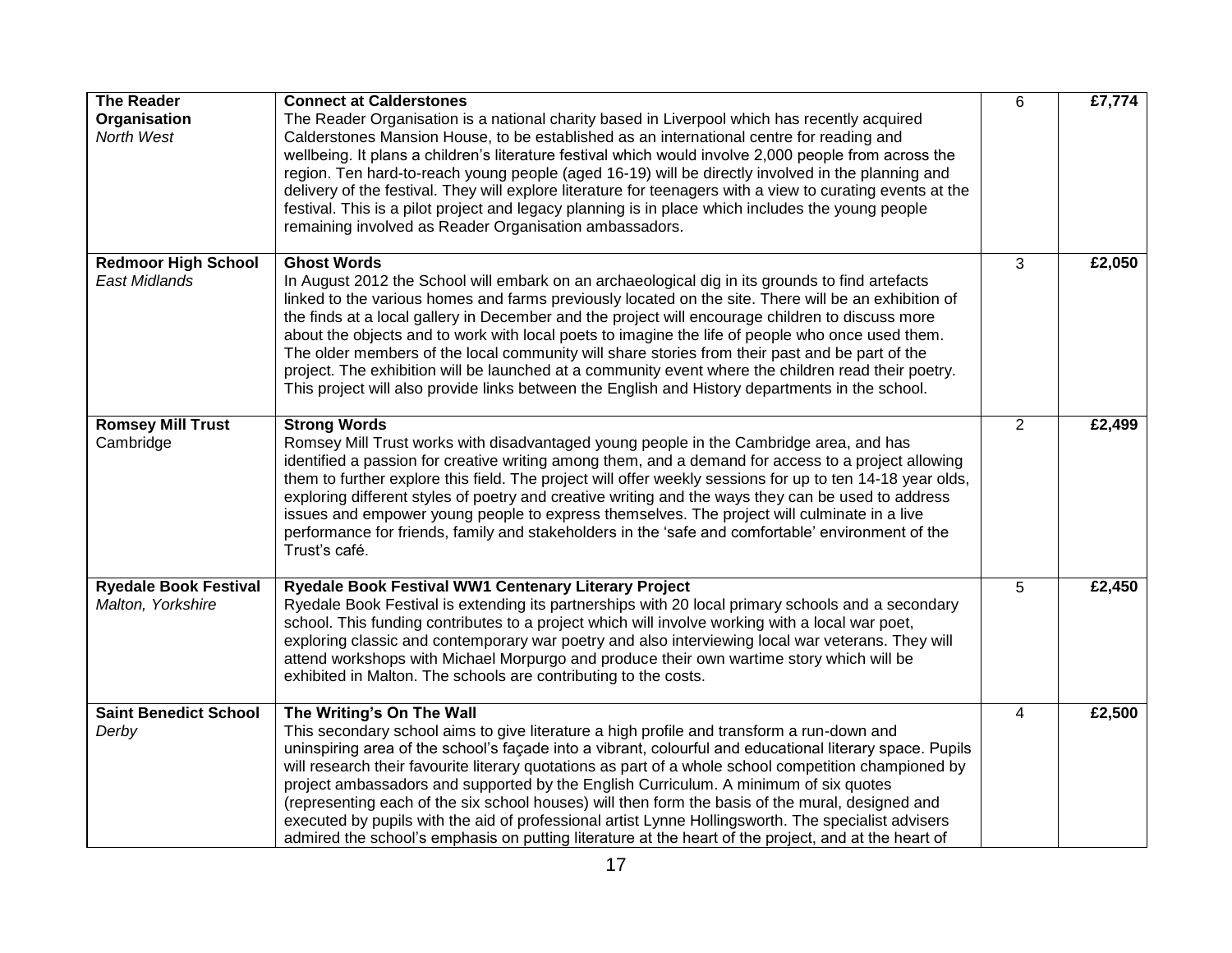|                                                                                        | the School.                                                                                                                                                                                                                                                                                                                                                                                                                                                                                                                                                                                                                                                                                                                                                                                                                                                                                                                                                                                                                                                                                                                                                                                                                      |                |        |
|----------------------------------------------------------------------------------------|----------------------------------------------------------------------------------------------------------------------------------------------------------------------------------------------------------------------------------------------------------------------------------------------------------------------------------------------------------------------------------------------------------------------------------------------------------------------------------------------------------------------------------------------------------------------------------------------------------------------------------------------------------------------------------------------------------------------------------------------------------------------------------------------------------------------------------------------------------------------------------------------------------------------------------------------------------------------------------------------------------------------------------------------------------------------------------------------------------------------------------------------------------------------------------------------------------------------------------|----------------|--------|
| <b>St Joseph's College</b><br><b>West Midlands</b>                                     | <b>Voices out of Conflict</b><br>A secondary school in Stoke-on-Trent. The key innovative element of this project is its proposal to<br>train up to 30 young people to deliver workshops to their peers. There will be a series of sessions at<br>the local theatre where they will read and creatively respond to poetry, fiction and drama around the<br>theme of conflict, exploring characters and viewpoints. A small number of students will be selected<br>for the workshops, who will themselves then lead sessions for the majority of students in the school.<br>The students will be supported in their peer-to-peer teaching by school staff. The school envisages<br>a range of celebratory events, with young people sharing their writing through student blogs, and<br>potentially links with other local schools to establish a school literary festival.                                                                                                                                                                                                                                                                                                                                                       | 8              | £1,500 |
| St Joseph's RC<br><b>Primary School</b><br>Todmorden, Yorkshire                        | The Iron Woman<br>One class from each of the seven primary schools and one high school in Todmorden (over 200<br>pupils) will be introduced to the works of local poet Ted Hughes through this project led by St<br>Joseph's Primary School and supported by Calderdale Library Service, The Elmet Trust and The<br>Ted Hughes Arvon Centre at Lumb Bank. Each school will choose one text to explore with an artist<br>(drama worker, visual artist, dancer, musician or poet) and teachers will be provided with new<br>strategies to develop creative writing and a love of reading in their classrooms. Each school will<br>prepare a presentation to be shown at the other schools, at the library and on the school's website.<br>The community will be drawn together through public family showings of The Iron Man and children<br>will launch a 'Todmorden Town reads Ted Hughes' project, whereby they choose a particular book<br>for families in the whole town to read. The advisers were delighted by the whole-town thinking<br>behind the project, by the fact that each school will present its work to another school, and by the<br>local recognition of the importance of Ted Hughes' writing for children. | 4              | £7,500 |
| <b>School of Education,</b><br><b>Birmingham University</b><br><b>West Midlands</b>    | <b>Olympics Poetry Competition</b><br>Children aged 5-18 from 200 partner schools will be invited to enter their Olympics themed poems<br>for one of eight age-grouped categories. Trainee teachers will shortlist 10 entrants in each category<br>and these 80 young people and their teachers will be invited to the poetry café at the University of<br>Birmingham to hear a reading by a published poet and attend a writing workshop devised by the<br>PGCE students. All shortlisted poems will be printed in an anthology and winning entrants will<br>receive a £50 book token prize. The project stimulates a wider pool of beneficiaries outside of the<br>children immediately involved in the project by developing the trainee teachers' creative writing<br>tuition.                                                                                                                                                                                                                                                                                                                                                                                                                                               | $\overline{2}$ | £3,350 |
| <b>Scottish Traditional</b><br><b>Boat Festival</b><br>Portsoy, Banffshire<br>Scotland | Slam Poetry @ The Salmon Bothy<br>This project aims to introduce Slam Poetry – competitive poetry where the emphasis is on good<br>original writing, good performance and warmth of audience response - to young people in the North<br>East of Scotland. It also aims to bring a younger audience to The Salmon Bothy, a small local<br>museum and community space. Two 'Slam Poets' will be recruited to spend five days working in the<br>local secondary school and with older children in eight associated primary schools. They will<br>introduce the concept of Slam Poetry and encourage the young people to submit their own work to<br>The Salmon Bothy. The writers of the best submissions will then be invited for a day of intensive                                                                                                                                                                                                                                                                                                                                                                                                                                                                               | $\mathbf{1}$   | £4,500 |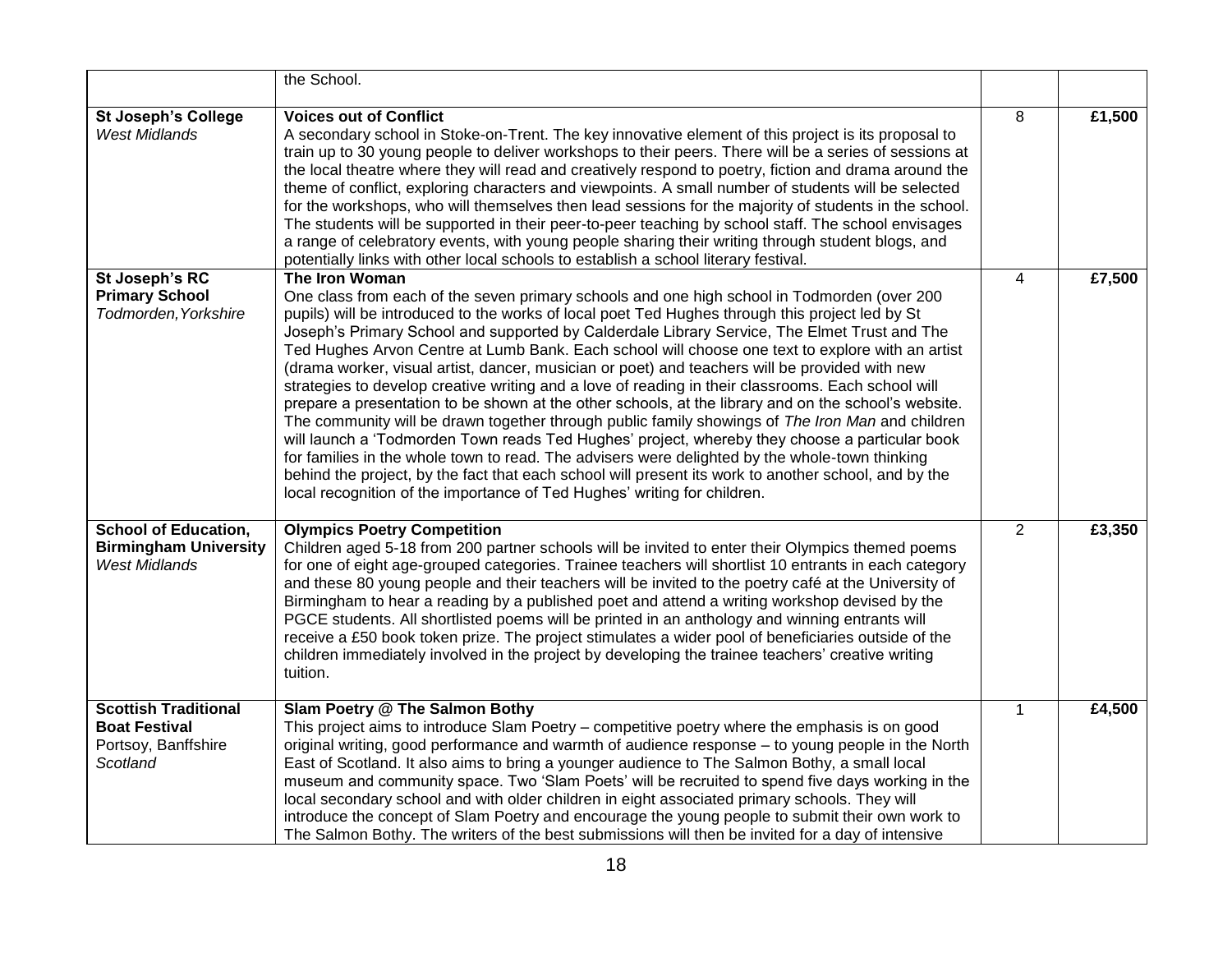|                                                                                       | workshops, culminating in a public performance and a publication.                                                                                                                                                                                                                                                                                                                                                                                                                                                                                                                                                                                                                                                                                                                                                                                                                                                                                                                                                                      |                |        |
|---------------------------------------------------------------------------------------|----------------------------------------------------------------------------------------------------------------------------------------------------------------------------------------------------------------------------------------------------------------------------------------------------------------------------------------------------------------------------------------------------------------------------------------------------------------------------------------------------------------------------------------------------------------------------------------------------------------------------------------------------------------------------------------------------------------------------------------------------------------------------------------------------------------------------------------------------------------------------------------------------------------------------------------------------------------------------------------------------------------------------------------|----------------|--------|
| <b>Sefton Education</b><br><b>Business Partnership</b><br><b>Bootle</b><br>North West | My Sefton, My Learning Journey<br>Ten Primary schools which participate in the Children's University will be involved in this project<br>which aims to develop literature-based after school clubs. Schools will receive resources for a six-<br>week after school programme which will be based on the works of Roger McGough and Michael<br>Morpurgo. A writing workshop and a live web workshop will be included, where children will get to<br>meet writers and poets from the local area and children will be involved in learning to write a book.<br>Each school will submit 10 pieces for an anthology which will be printed locally.                                                                                                                                                                                                                                                                                                                                                                                          | $\overline{7}$ | £9,061 |
| <b>Seven Stories: The</b><br><b>National Centre for</b><br><b>Children's Books</b>    | <b>What's the Word?</b><br>The substantial archive of this Centre (based in Newcastle) includes work by Ted Hughes, Kaye<br>Webb and Michael Rosen. A group of 15 young people will explore drafts, editorial material and final<br>published work, facilitated by a writer and Centre staff, leading to the co-curation of a public<br>exhibition. For Seven Stories, this is the first time that young people will be given responsibility for<br>the creation of the exhibition. The project aims to make the Centre's poetry archives more<br>accessible and raise the profile of poetry in the Centre. The impact of the project's exhibition will be<br>maximised by a programme of events for a wide range of young people in the area, which will<br>include participation in local poetry slams and festivals. This is an imaginative use of a rich archive,<br>where young people will learn about the authors' drafting and publishing processes, making those<br>insights available to their peers through the exhibition. | 8              | £9,905 |
| <b>Shakespeare</b><br><b>Birthplace Trust</b><br><b>West Midlands</b>                 | Shakespeare - In Our Own Words<br>This project will work with 180 children drawn from six Warwickshire schools which have never<br>visited the Shakespeare Birthplace Trust. The project will run over a year and include workshops<br>both at school and at Shakespeare's Birthplace. Children will create their own poetic re-tellings of<br>Shakespeare and these will be showcased at an event in the Stratford-upon-Avon Poetry Festival.<br>There will also be a digital exhibition of the work. The Trust holds materials and texts from<br>Shakespeare's time. It works with schools and universities regionally, nationally and internationally<br>delivering formal and informal learning programmes about Shakespeare's works, life and times.                                                                                                                                                                                                                                                                              | 3              | £7,378 |
| <b>Shallal</b><br>Cornwall                                                            | <b>Moving words</b><br>Shallal Dance Theatre, an inclusive arts charity, will work with young people drawn from four<br>different contexts outside school, including those who are home educated, leavers from special<br>schools and a group for young people who are deaf. The project will explore poetry created from<br>written and signed language. It aims to highlight the rich culture of British Sign Language (BSL). The<br>young people involved who aren't deaf are currently studying BSL. Each group will attend four<br>workshops with a writer and a cross-arts artist, and the work they produce will be filmed. These<br>films will be shared across the groups and with parents. This project will be a positive contribution to<br>the cultural experience of young people who are deaf or studying BSL: poetry has been identified as<br>a perfect medium for this creative exchange. One outcome will be the development of an inclusive<br>writing/performance poetry group.                                   | 5              | £8,184 |
| <b>Sheffield City Council</b><br><b>Libraries</b>                                     | Concrete World, Concrete Dreams  Follow the Path, You have the Means!<br>This project will take place in connection with the opening of a new Library/Learning Zone within the                                                                                                                                                                                                                                                                                                                                                                                                                                                                                                                                                                                                                                                                                                                                                                                                                                                         | 1              | £7,500 |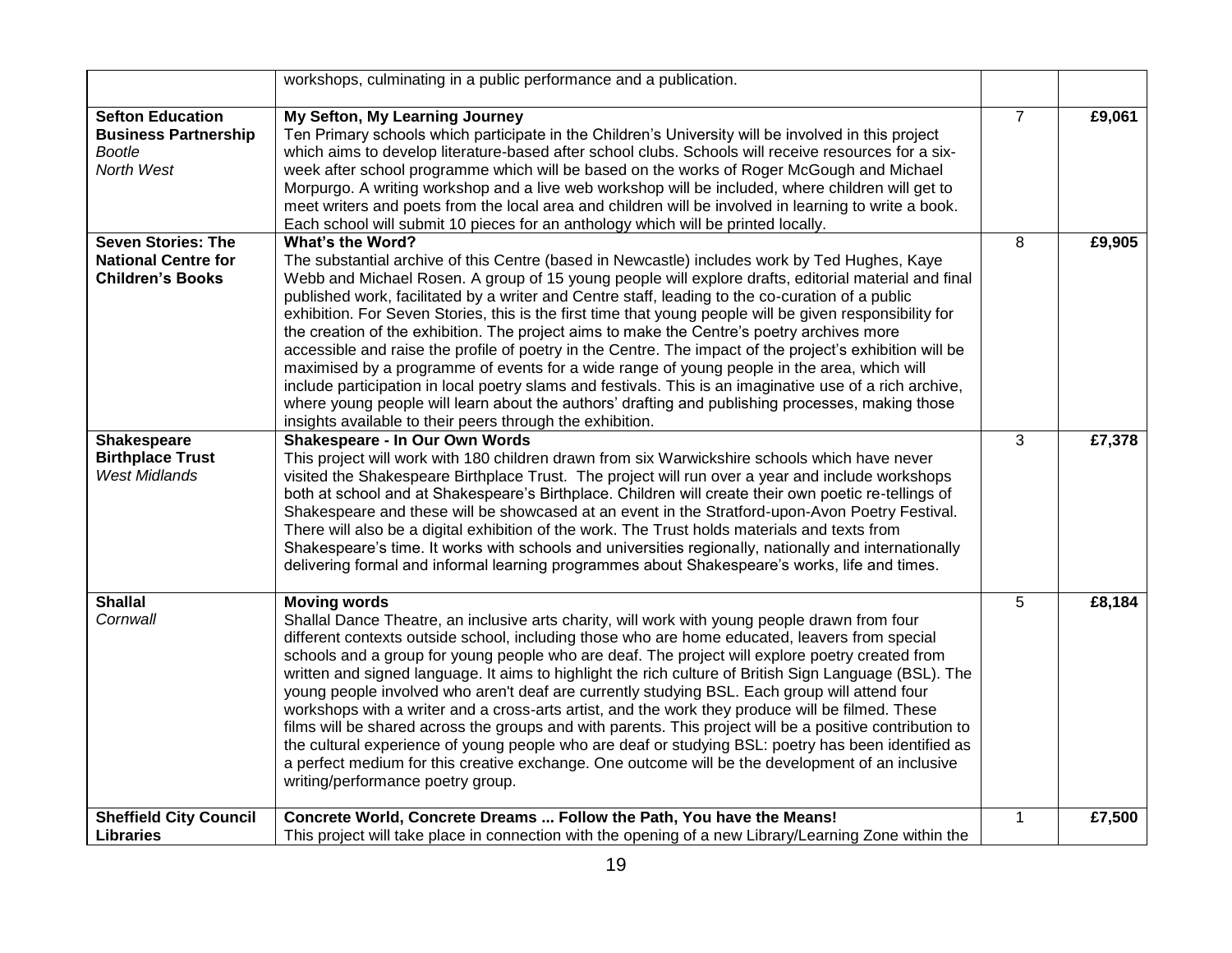| Sheffield, Yorkshire                                          | Parson Cross housing estate, one of the oldest, largest and most neglected estates in Sheffield. It<br>aims to encourage young people's involvement in the new building through the creation of a trail<br>within and outside the Library. A local artist will take up residency in the Library and will work with<br>young people in a variety of media, including journalism, spoken word, written word, rap and<br>performance, to chart a journey through the local area. A final performance will bring the community<br>together. The Library also aims to maintain the young people's links to the Library through the<br>development of a young writers' group modelled on the successful group that meets regularly at<br>Sheffield's Central Library.                                                                                                                                                                                                                                                                                         |              |         |
|---------------------------------------------------------------|---------------------------------------------------------------------------------------------------------------------------------------------------------------------------------------------------------------------------------------------------------------------------------------------------------------------------------------------------------------------------------------------------------------------------------------------------------------------------------------------------------------------------------------------------------------------------------------------------------------------------------------------------------------------------------------------------------------------------------------------------------------------------------------------------------------------------------------------------------------------------------------------------------------------------------------------------------------------------------------------------------------------------------------------------------|--------------|---------|
| <b>Signposts</b><br>Sheffield, Yorkshire                      | The South Yorkshire Poetry Slam<br>Signposts is South Yorkshire's literature development agency. This grant will enable it to run a<br>Poetry Slam between 12 secondary schools in Barnsley, Rotherham, Sheffield and Doncaster<br>(cities where it has already established successful writing groups for young people). Over 600<br>young people will be led by experienced writers from Signposts and 'poet coaches' to create, edit<br>and rehearse poems with each day finishing in a slam contest between classes. Schools will then<br>compete in semi-finals at Doncaster Civic and Rotherham Library Theatre, with the final being held<br>at Sheffield's Crucible Theatre. Workshops and masterclasses preceding the semi-finals and final<br>will team young writers with peers from city-based writing groups and guest writers to stimulate<br>creativity. Writer-tutors will also benefit from a Continuing Professional Development day at the<br>beginning of the project to pool techniques and share learning in a documented process. | $\mathbf{1}$ | £10,000 |
| <b>Slaithwaite</b><br><b>Moonraking Festival</b><br>Yorkshire | On the Road to Manchester<br>This ingenious project aims to connect the two ends of the Colne Valley in Yorkshire: the Asian<br>Community at the town end and the long-established Yorkshire community at the Pennine Hills<br>end. It will create new links between schools, libraries, community organisations and the long-<br>established, biennial community arts festival, run by local people, will create a new participatory<br>element of oral and written story telling. The project will begin in libraries over the summer holidays<br>and then offer workshops in infant, junior and secondary schools. Participating groups will share<br>progress using local and mobile libraries and then showcase project material at the forthcoming<br>festival. The project seeks to bring together diverse communities in a shared enterprise.                                                                                                                                                                                                   | 3            | £10,000 |
| <b>Soap Box Films</b><br>North West                           | What's the Story?<br>Soap Box is a charitable creative arts organisation based in the North West aiming to open up<br>access to arts for everyone. What's the Story? is a programme for primary school children in<br>Toxteth where they will engage with poems or short stories and develop a creative response to<br>them in a different media form. The proposed texts include: The Tale of Peter Rabbit, The Gruffalo,<br>Cinderella and Dirty Beasts. There will be six projects (each lasting six weeks) that will run<br>throughout the 2012 - 2013 academic year, and will involve eight children per project. Volunteers<br>will be recruited as trainee facilitators on the projects.                                                                                                                                                                                                                                                                                                                                                         | 3            | £8,190  |
| <b>Southbank Centre</b><br>London                             | <b>Poetry Parnassus Envois</b><br>In June 2012 Southbank Centre will stage Poetry Parnassus, an unprecedented poetry festival<br>inviting poets from the 204 competing Olympic nations to participate in a week of readings,<br>performances and events on a grand and intimate scale. As part of Poetry Parnassus, 10 young                                                                                                                                                                                                                                                                                                                                                                                                                                                                                                                                                                                                                                                                                                                            | 2            | £10,000 |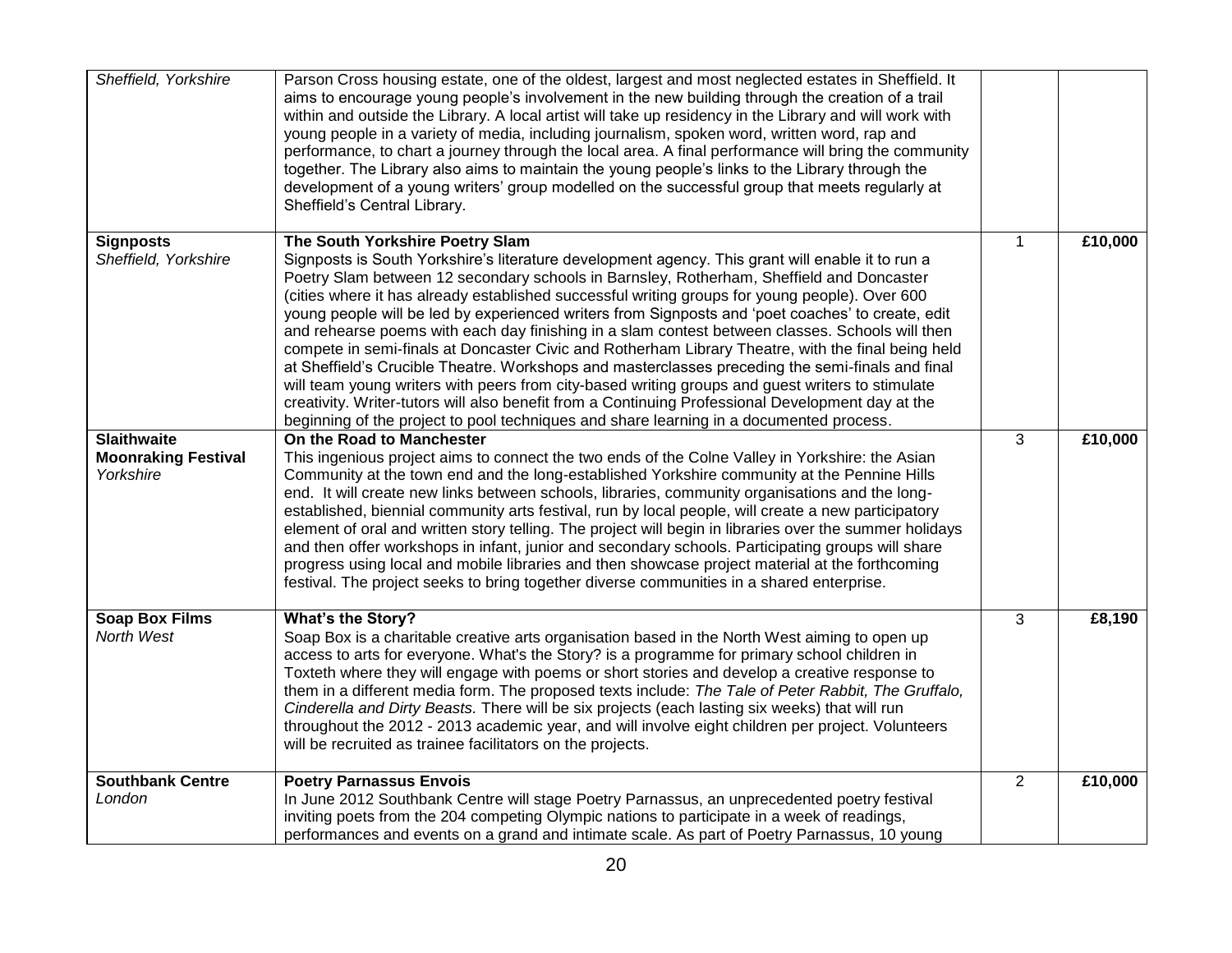|                                                               | people aged 16-19 from diverse backgrounds will be recruited to become Poetry Parnassus<br>'Envois'. The young envoys will take part in four workshops prior to the festival, before working with<br>poets and producers to curate and deliver events aimed at young people as well as wider<br>Parnassus audiences. It is estimated that approximately 200 young people from London boroughs<br>surrounding Southbank Centre will attend these free events, and that the young people will continue<br>their involvement in Southbank Centre's literature programme as regular advisers and bloggers.                                                                                                                                                                                                                                                                                                 |   |        |
|---------------------------------------------------------------|--------------------------------------------------------------------------------------------------------------------------------------------------------------------------------------------------------------------------------------------------------------------------------------------------------------------------------------------------------------------------------------------------------------------------------------------------------------------------------------------------------------------------------------------------------------------------------------------------------------------------------------------------------------------------------------------------------------------------------------------------------------------------------------------------------------------------------------------------------------------------------------------------------|---|--------|
| <b>South Gloucestershire</b><br><b>Arts Service</b><br>Filton | <b>Revolutionary Reading</b><br>Fifteen Year 7/10 pupils from Abbeywood Community School in Filton, one of the Council's Priority<br>Neighbourhoods, will have the opportunity to explore dystopian and other 'political' fiction for<br>teenagers through reading, writing, debate, discussion, drama and art. Run in partnership with the<br>local library, Lesley Taylor from Pageturners will lead a series of six workshops exploring society,<br>freedom and democracy through the group's chosen book. The project will culminate with a<br>'Dystopian café event' where the young people will showcase their work to friends, family and<br>teachers, share their thoughts about the book and debate key issues. The advisers liked this<br>unusual focus for a project and the opportunity offered to young people to experience the political<br>power of literature, and to disseminate it. | 4 | £1,765 |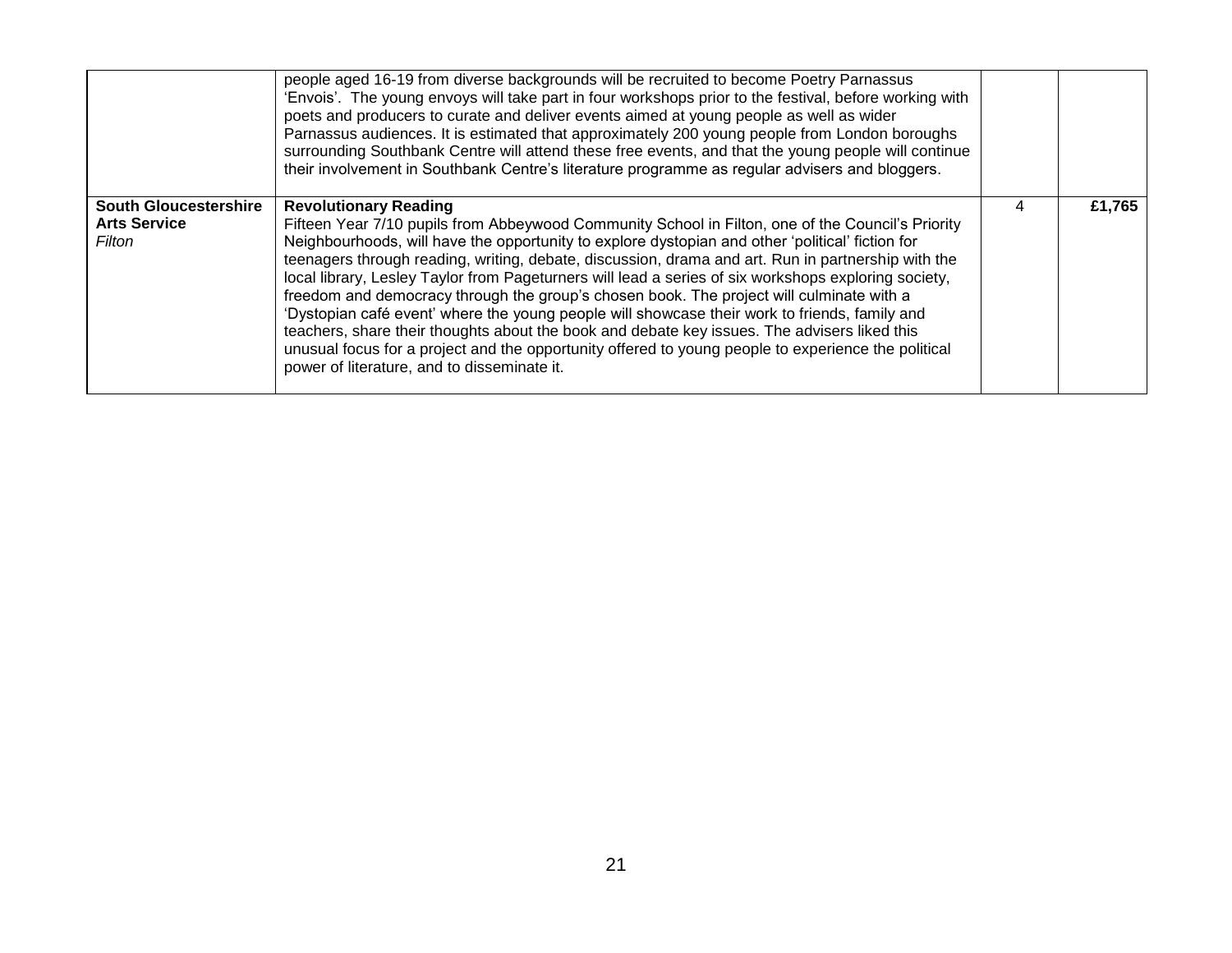| <b>Spread the Word</b><br>London                                               | <b>Women of the Future</b><br>Spread the Word (London's writer development agency) will work with children's writer Lucy Ivison<br>to encourage approximately 120 girls aged 13-18 to participate in creative writing. The aim is to<br>raise aspirations and transform the way they look at the future by exploring their pasts, presents and<br>futures. This is a development of a successful pilot project and will take place in four London<br>schools with a diverse intake: Clapton Girls' Technology College in Hackney; Sacred Heart School<br>in Hammersmith; Gumley House Convent School in Hounslow; and Ellen Wilkinson School in<br>Ealing. Each school will host four writing sessions including writing letters to past and future selves,<br>character sketches, and poems to be published in an anthology. Year 8 pupils (age 13) will be<br>mentored by sixth-form students and female teachers, and parents will also contribute writing to the | $\mathbf{1}$   | £8,769  |
|--------------------------------------------------------------------------------|----------------------------------------------------------------------------------------------------------------------------------------------------------------------------------------------------------------------------------------------------------------------------------------------------------------------------------------------------------------------------------------------------------------------------------------------------------------------------------------------------------------------------------------------------------------------------------------------------------------------------------------------------------------------------------------------------------------------------------------------------------------------------------------------------------------------------------------------------------------------------------------------------------------------------------------------------------------------|----------------|---------|
|                                                                                | book. The sessions will culminate in a celebratory evening and book launch with pupils reading to<br>parents, teachers and other women who inspire them.                                                                                                                                                                                                                                                                                                                                                                                                                                                                                                                                                                                                                                                                                                                                                                                                             |                |         |
| <b>Stockport Libraries</b><br>North West                                       | <b>Brinnington Study Lounge</b><br>The Study Lounge is an out-of-school homework club in the library of Brinnington in Stockport. This<br>is a 12 week project which will look at Shakespeare in a rap version and at humorous contemporary<br>poetry compared with Shakespearian Comedy. The children's writing will be compiled into a book<br>and a mini production will follow, to be performed in the three primary and three secondary schools<br>which they attend. The project offers an appreciation of literature which will extend the young<br>people's enjoyment.                                                                                                                                                                                                                                                                                                                                                                                       | 3              | £6,410  |
| <b>Stoke Newington</b><br><b>School</b><br>London                              | Artwords: A Humument for the 21 <sup>st</sup> Century<br>A combined English and Art Year 9 project (240 young people) in a Hackney comprehensive school<br>with a long history of working with creative practitioners. Students choose a book from a variety of<br>texts and then experiment with words and pictures to create a new text using print and digital media,<br>to be exhibited in school at the Summer Art Fair. There will be workshops with writers and<br>performance poets during the course of the project. This is an interesting initiative which seeks to<br>build on A Humument by Tom Phillips (a ground-breaking altered text where the artist uses<br>fragments of existing work as a basis for a new work combining words and art work).                                                                                                                                                                                                   | 3              | £7,969  |
| <b>Templar Arts and</b><br><b>Leisure Trust</b><br>Argyll and Bute<br>Scotland | A visit from Boswell and Johnson<br>A group of 80 young people, drawn from various youth forums in different locations around Argyll<br>and Bute, will be introduced to the works of Johnson and Boswell and their documented tour of the<br>Hebrides. A writer will lead the work and help the young people to develop a contemporary<br>equivalent of the Johnson and Boswell account, focusing on different topics and also involving<br>media artists, to create a graphic account of the areas.                                                                                                                                                                                                                                                                                                                                                                                                                                                                 | $\overline{7}$ | £9,672  |
| <b>The Story Museum</b><br>South East                                          | Learn to become a literature producer<br>The Story Museum is a centre for children's literature and story-telling which opened the first phase<br>of its building in Oxford in April 2014. A group of 15 local teenagers from a disadvantaged area of<br>Oxford will be introduced to a range of literary events and then supported to create a pilot<br>programme of events for other teenagers, which they will produce, market and evaluate. They will<br>use social media to reach new teenage audiences. The Museum hopes that 300 young people will                                                                                                                                                                                                                                                                                                                                                                                                            | 6              | £10,000 |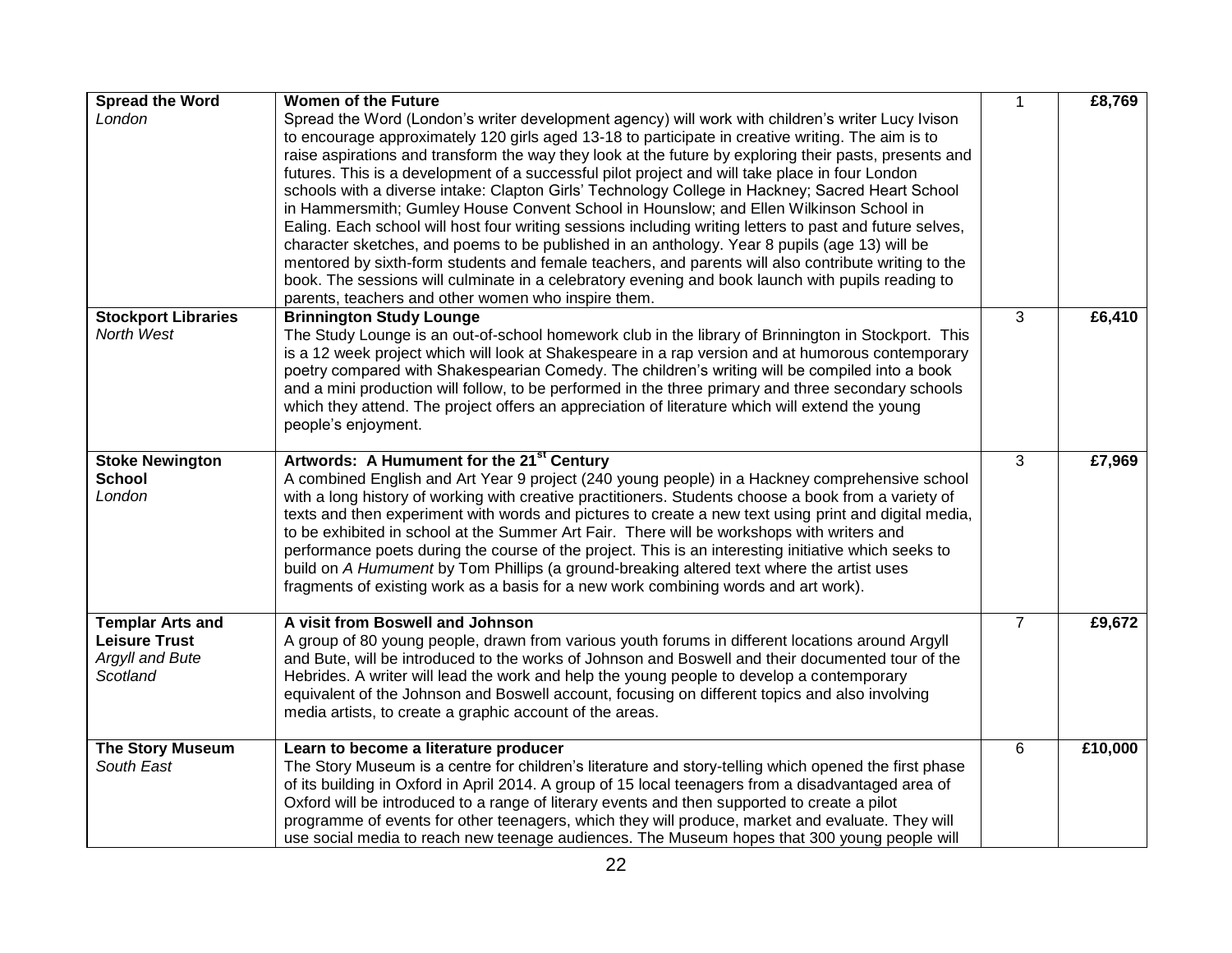|                                                                                                          | benefit. The young people will develop a wide range of new skills, and be active in a new venture<br>which is literature-based.                                                                                                                                                                                                                                                                                                                                                                                                                                                                                                                                                                                                                                      |              |         |
|----------------------------------------------------------------------------------------------------------|----------------------------------------------------------------------------------------------------------------------------------------------------------------------------------------------------------------------------------------------------------------------------------------------------------------------------------------------------------------------------------------------------------------------------------------------------------------------------------------------------------------------------------------------------------------------------------------------------------------------------------------------------------------------------------------------------------------------------------------------------------------------|--------------|---------|
| <b>Treyew Primary</b><br><b>School (for Richard</b><br>Lander Cluster),<br><b>Cornwall</b><br>South West | Shakespeare was a Storyteller<br>The project involves 11 schools, both primary and secondary. It explores different ideas and<br>methods of telling a story, involving nine to 12 year-olds. They will explore favourite works of<br>literature, from Shakespeare and Dickens to Morpurgo and Pullman. They will write their own<br>stories based on that exposure and then perform them to an invited audience at the Minack Theatre<br>(the stunning cliff top theatre above the sea in West Cornwall). The resources generated by the<br>children will then be used more widely within the cluster and the county.                                                                                                                                                | 3            | £5,710  |
| <b>The Verbal Arts Centre</b><br>Northern Ireland                                                        | <b>Reading Rooms</b><br>The Verbal Arts Centre, Londonderry, is a literature charity. Having successfully developed reading<br>groups (Reading Rooms) for adults, the Centre proposes to develop Young Persons' Reading<br>Rooms. These will introduce vulnerable young people to great literature and build their<br>communication skills. The young people will work with volunteers on a one-to-one basis, over six<br>months, before joining open groups. The volunteers will be specifically trained for the project by the<br>professional staff. The project seeks to take seriously the needs of these young people to engage<br>with adults and with reading.                                                                                               | 6            | £10,000 |
| <b>Wellspring West</b><br><b>Sussex</b><br>South East                                                    | <b>Listen to Us</b><br>Wellspring is a network for children and young people with disabilities and their parents and carers<br>across West Sussex. It provides information and activities. This is a poetry-focussed project offering<br>workshops to ten groups of disabled children and young people who will explore poetry through<br>sound, texture, gesture and movement. The sessions will be recorded, using a variety of media, so<br>each participant has a memento of the experience. The session will be run by an experienced local<br>practitioner.                                                                                                                                                                                                    | 3            | £2,150  |
| <b>Wenlock Poetry</b><br><b>Festival Ltd</b><br>West Midlands                                            | Two Sides of the Severn<br>Two primary schools, separated by the River Severn, one rural and one urban, will engage in a<br>series of eight poetry workshops around the theme of 'a sense of place'. The children will be<br>introduced to the work of local poets, A.E. Housman and Mary Webb by contemporary poet, Jean<br>Atkin, who will also include her own work. They will discuss the texts in detail, visit a local site<br>related to the poetry, and write their own work in response. There will be four events, at each of the<br>partner schools and the Wenlock Poetry Festival, where pupils can perform extracts from the poems<br>they have been reading and their own writing. The partners in the project are also contributing to the<br>costs. | 8            | £5,880  |
| <b>Wisbech and Fenland</b><br><b>Museum</b><br>Wisbech,<br>Cambridgeshire<br>East                        | <b>Young Poet Laureate for Fenland</b><br>Working with local arts organisation, Atelier East, the Museum will run a Young Poet Laureate<br>contest to enliven, empower and engage young writers in the Fenland area. Entrants will be<br>encouraged by visits to 8-12 key local schools, the delivery of a comprehensive classroom pack to<br>all Fenland schools, and four poetry days held at four museums across Fenland. Selected poems<br>will be published in a limited-edition book which will be sold to raise funds to develop the initiative in                                                                                                                                                                                                            | $\mathbf{1}$ | £6,000  |